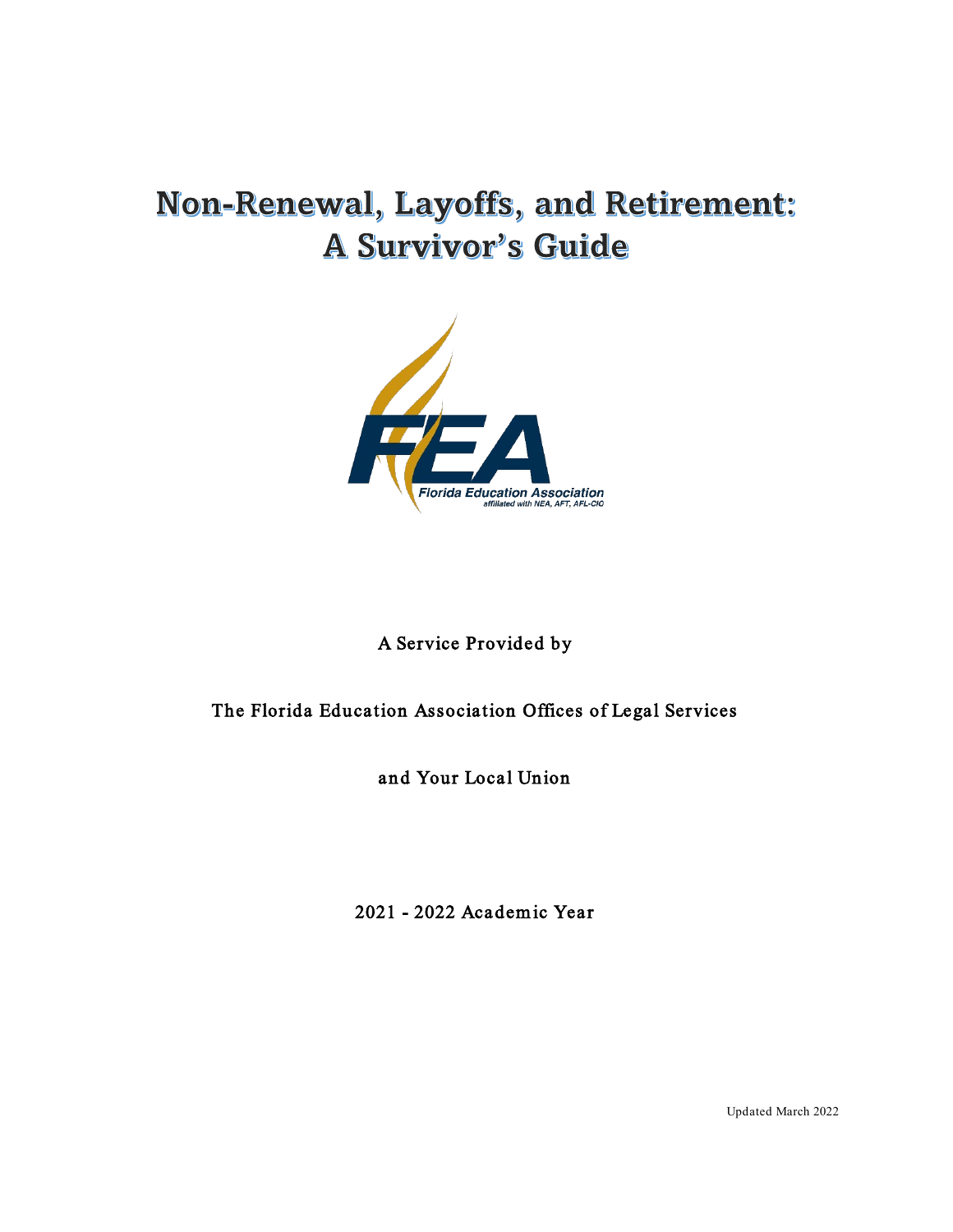## TABLE OF CONTENTS

| REEMPLOYMENT ASSISTANCE (FORMERLY UNEMPLOYMENT COMPENSATION)3 |  |
|---------------------------------------------------------------|--|
|                                                               |  |
|                                                               |  |
|                                                               |  |
|                                                               |  |
|                                                               |  |
|                                                               |  |
|                                                               |  |
|                                                               |  |
|                                                               |  |
|                                                               |  |
|                                                               |  |
|                                                               |  |
|                                                               |  |
|                                                               |  |
|                                                               |  |
|                                                               |  |
|                                                               |  |
|                                                               |  |
|                                                               |  |
|                                                               |  |
|                                                               |  |
|                                                               |  |
|                                                               |  |
|                                                               |  |
|                                                               |  |
|                                                               |  |
|                                                               |  |
|                                                               |  |
|                                                               |  |
|                                                               |  |
|                                                               |  |
|                                                               |  |
|                                                               |  |
|                                                               |  |
|                                                               |  |
|                                                               |  |
|                                                               |  |
|                                                               |  |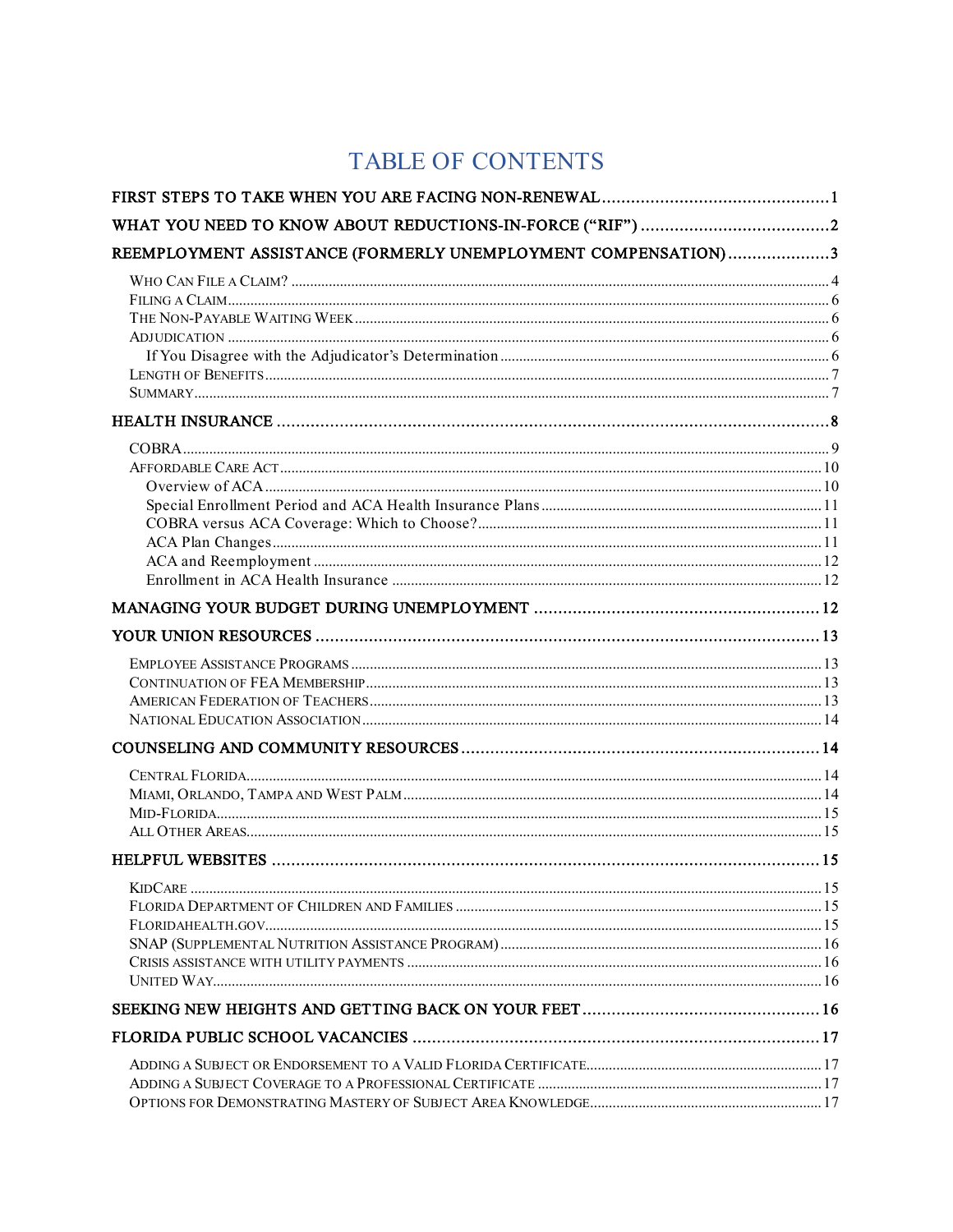#### **APPENDIX**

| CERTIFICATION SUBJECT EXAMINATIONS THAT MAY BE USED TO QUALIFY FOR A TEMPORARY CERTIFICATE OR |  |
|-----------------------------------------------------------------------------------------------|--|
|                                                                                               |  |
|                                                                                               |  |
|                                                                                               |  |
|                                                                                               |  |
|                                                                                               |  |
|                                                                                               |  |
|                                                                                               |  |
|                                                                                               |  |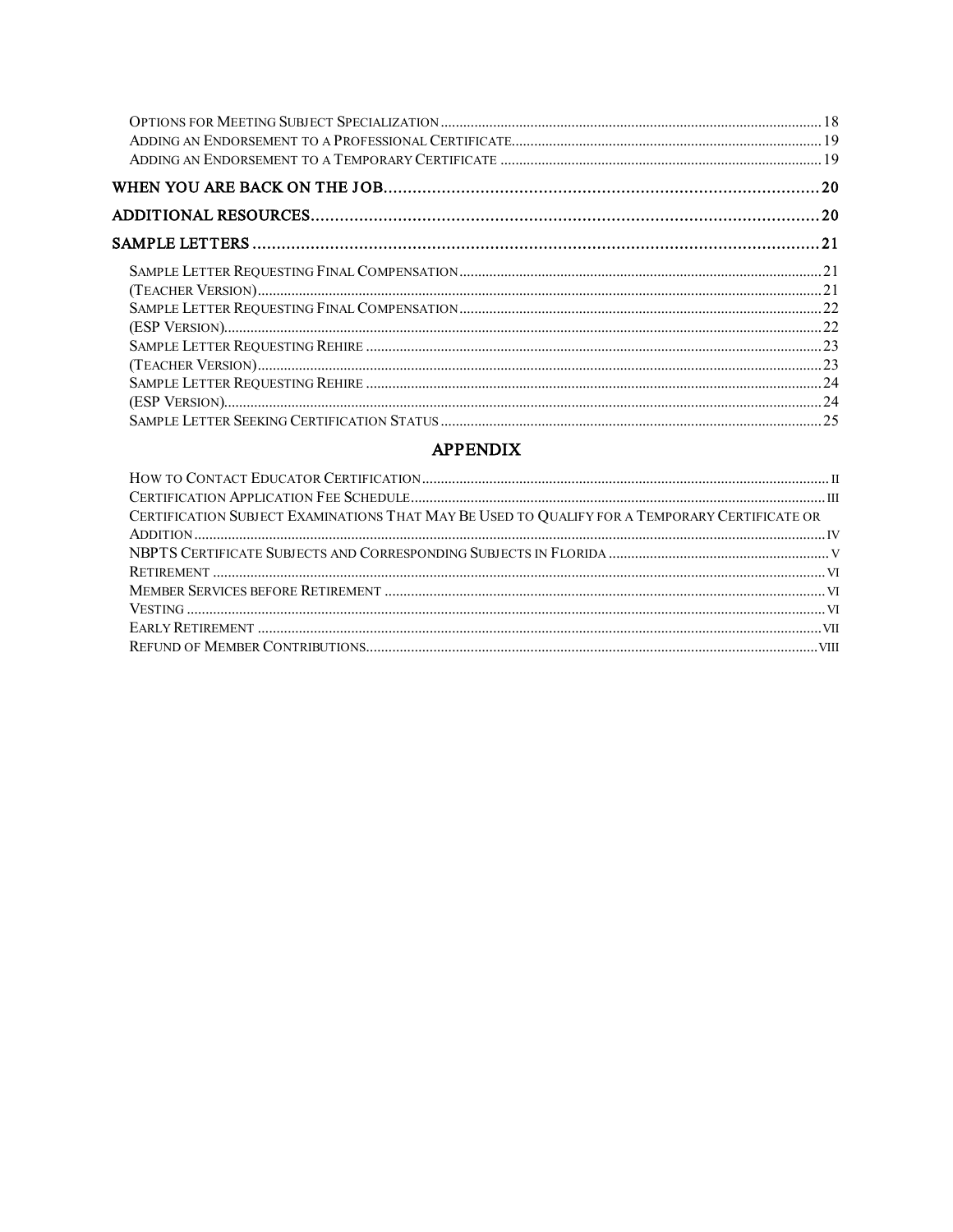

#### **FEA Legal Services**

213. S. Adams Street Tallahassee, FL 32301 TEL: 850.224.7818 Toll Free: 888.522.4912 Fax: 850.224.0447

www.feaweb.org

**Andrew Spar** President

**Carole Gauronskas Vice President** 

Nandi Riley Secretary-Treasurer

Florida Education Association Affiliated with NEA, AFT, AFL-CIO

Established 1886 DeFuniak Springs, Florida Dear Colleague:

It's never easy to be informed that you're losing your job. It is one of the most discouraging, disheartening, and outright frightening experiences anyone can encounter. Any time employees are informed that their contracts won't be renewed, it exacts an emotional toll.

Along with your local union, we at the Florida Education Association (FEA) hope this booklet of information can help you through this difficult time. It outlines a number of steps you can take to ensure that you will receive all the benefits due to you from both the school district and the state. If you have questions about the material in the booklet or if you need additional information, please feel free to call your local president or staff in your home county.

Our public schools need great teachers and staff. There is a massive shortage happening right now, and I want to encourage you to examine all options available to you. As hard as it may be, keep a positive attitude. This will go a long way to helping you secure a new job and a brighter future. As you review this information, consider these few tips: apply in nearby school districts, be prepared to respond to why your current school non-reappointed you, acknowledge areas you are working on to be the great teacher you know yourself to be, show appreciation for the opportunity to interview, and remember, you are asking a new school to give you a chance.

Over the years, I have found that when you stay positive and focus on being a great teacher, not only will you secure a new job, you will also get the support and help you need to succeed. We hope that you weather this storm quickly and, with the help of this information, will be back on your way to a classroom or school site in Florida.

Sincerely,

andrew Spar

Andrew Spar FEA President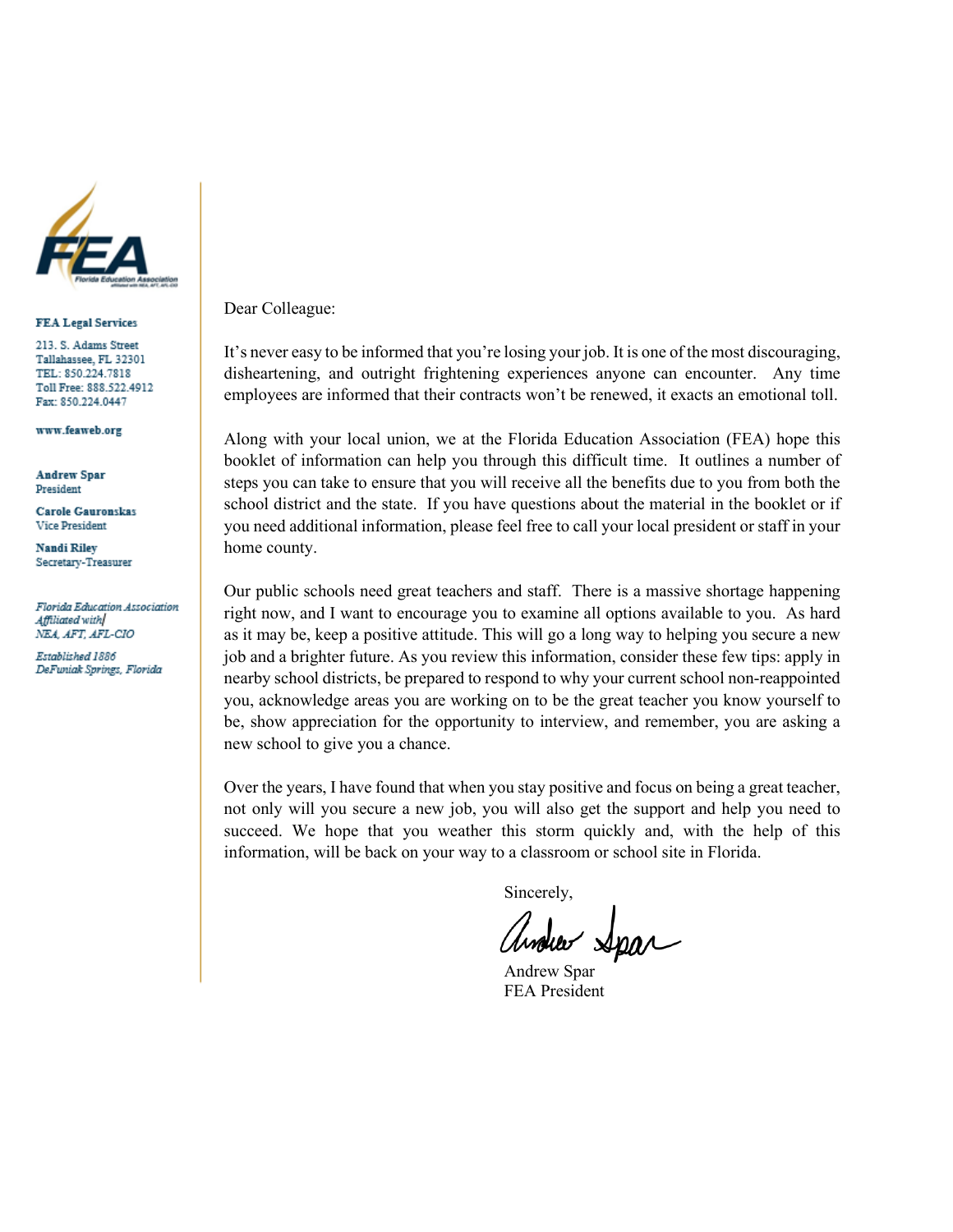## It's Not Your Fault

Through no fault of your own, you are suddenly facing unemployment. There is help out there; you will have a job again. But right now, you must take action to ensure that you do everything possible to ease the fear and burden of unemployment. Take a deep breath, and we'll walk you through some of the steps you should take to make it through this very difficult time for you and your family. There's a natural tendency to let a depressive mood take over. This is sometimes easier said than done, but don't let that happen! Focus on the new opportunities that lie ahead. You did not create this situation; it is not fair, but you will get through it!

And remember, you are not alone!

Obviously, your top priority is to find a new job, but there are several other important matters to address once you've been handed a pink slip. We'll focus on your rights, what you need to do right now, how to file for reemployment assistance (formerly unemployment insurance), what options there are for health insurance, job search and education options, and managing your budget in tough times. Don't let another day go by. Let's get started!

Note: Teachers hired after July 1, 2011 are ineligible for permanent status.

Education staff professionals (ESPs) are also employed on a probationary basis. The probationary period is determined by the collective bargaining agreement. Once the employee has successfully completed the contractual probationary period, the status of the ESP is continuous. Just as with teachers, ESPs may not be rehired at the end of the contract period.

## <span id="page-4-0"></span>First Steps to Take When You Are Facing Non-renewal

- 1. Get organized and start a file. In it, save:
	- a. A copy of your non-renewal letter. You will need a copy of the letter when you file for Reemployment Assistance (formerly known as Unemployment Compensation).
	- b. A copy of your salary statement (individual contract). You will need a copy when you apply for Reemployment Assistance. You can obtain a copy by contacting the school district Human Resource or Payroll department.
	- c. A copy of your W-2, which you'll need when filing for Reemployment Assistance. You can obtain a copy by contacting the school district Human Resource or Payroll department.
	- d. Retain receipts for any purchases related to your job search, even job search travel expenses may be eligible tax deductions.
	- e. Articles regarding non-renewal and layoffs in your school district. These may come in handy if any legal action becomes necessary.
	- f. All correspondence related to your job search. We'll talk about this more a little later under "Reemployment Assistance."
- 2. Consult with your local union president or union staff about obtaining a complete copy of your personnel file to be sure that it contains accurate records regarding your employment, evaluations, and other documents.

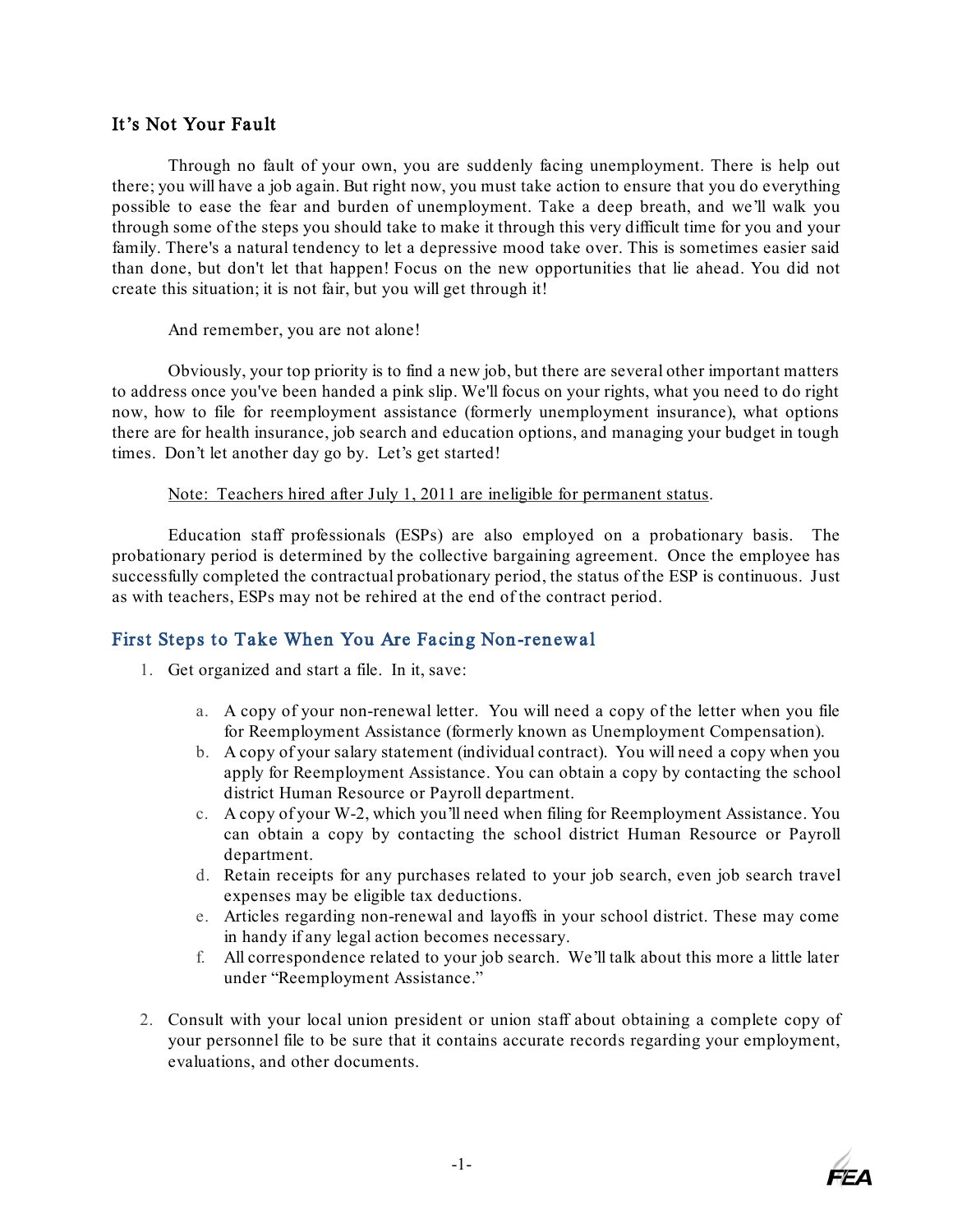- 3. As soon as you receive your non-renewal letter, send a letter to the superintendent stating your desire to be considered for other positions. (See sample letter.)
- 4. If you have done additional course work since your transcript was evaluated, request that it be re-evaluated by the superintendent. (You must provide a certified copy of your transcript.) You may be qualified to teach additional courses or to apply for additional certificates in other areas. Also, state your desire to be considered for any vacancies for which you are qualified, and request that vacancy lists be sent to you as they become available. Your school district should have a certification specialist on staff to help walk you through your transcripts and identify other potential areas of additional certification – see "Adding a Subject" on page 17.
- 5. Apply for any additional certificates for which you are now qualified and make sure those you currently hold are properly registered and renewed with the superintendent.
- 6. On the last day of school, send a letter to the district superintendent to request immediate payment of all compensation due for the current school year. Be certain to have your administration agree in writing that your earned insurance benefits will continue until the first day of the next school term. Check your locally negotiated contract and your insurance policy (contract) for specifics. Receipt of insurance benefits during the summer months should not affect your eligibility for reemployment assistance, since such benefits are merely later payment for a benefit earned while you were employed. NOTE: Under COBRA, you are eligible (at your own cost) for continuation of insurance benefits after the board paid group health insurance ceases. Check with your local if you have questions.
- 7. On the last day of school, you may apply for Reemployment Assistance Benefits. Please be aware that you must be actively seeking and available for employment during the summer months to qualify for Reemployment Assistance Benefits for that period.

## <span id="page-5-0"></span>What You Need to Know About Reductions-In-Force ("RIF")

Under current Florida law, if your local school board determines that a reduction in the number of employees is warranted, the decision of whom to retain is made by the collective bargaining agreements. Where there is no collective bargaining agreement, the school district is to prescribe rules to handle reductions in the workforce.

While not all staffing reductions are RIFs (for example annual contract teachers and probationary non-instructional employees have contracts that expire after a specified period of time), it is important to obtain a copy of the local contract so that you can determine what your rights are. If job losses are attributable to a reduction-in-force (RIF), your local union can provide you with the contractual provisions relating to seniority and recall contractual rights. Seniority is most often defined as the length of service with an employer. The purpose of a seniority provision is to give job security to the employees with the longest continuous service. Recall provisions generally establish when and how employees are returned to the workforce. Your local union is the best resource on these matters. Note: All district school boards must retain employees at a school or in the district based upon educational program needs and performance evaluations of the employees within the affected program areas. Those with the lowest performance evaluations would be laid off first, the next lowest laid off and so forth. Details would have to be negotiated and ratified. Such a successor agreement may impact the order of recall so check with your local union.

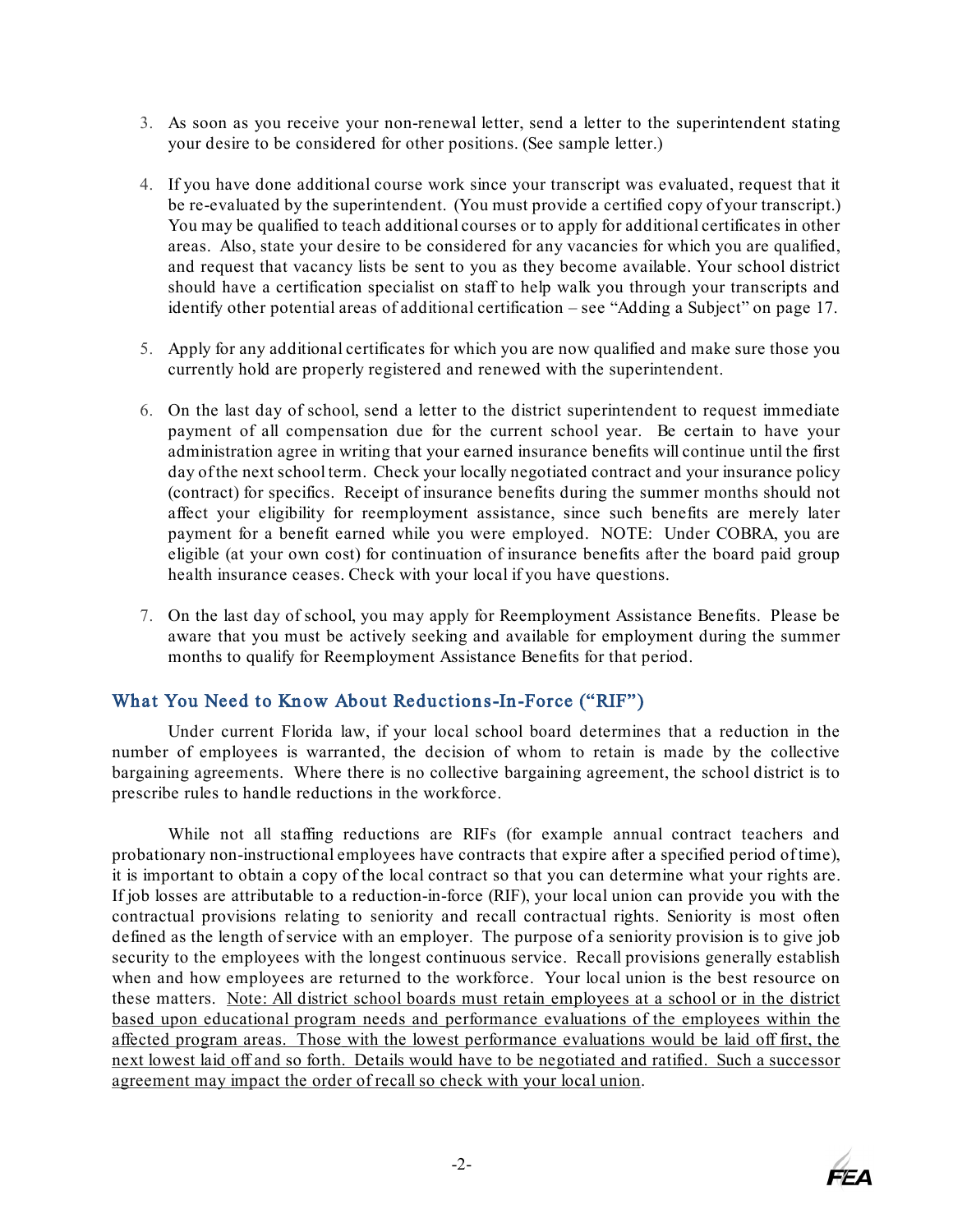## <span id="page-6-0"></span>Reem ploym ent Assistance (Formerly Unemployment Compensation)

If you've become unemployed through no fault of your own (such as non-renewal or lay off) and you meet the requirements for wages earned or time worked during a certain period, you likely will qualify for Reemployment Assistance Benefits. Any multi-checks you receive at the end of the school year are for work already performed over the school year. These checks do not count as compensation for purposes of Reemployment Assistance eligibility.

One issue that keeps some from applying for Reemployment Assistance has nothing to do with eligibility and is more about a perceived stigma. Don't feel bad about getting Reemployment Assistance checks; you have paid your taxes and now you are using the safety net that you've paid into for years. Just remember, you didn't ask for this. The Legislature did not plan for economic downturns when they decided to cut taxes in the good years, and they did not "hold education harmless" when they decided funding education was not a top priority. The Legislature also did not consult you before deciding to strip away any expectation you had of job security and due process by implementing the unfair evaluation system.

- You should file for Reemployment Assistance quickly because it takes your benefits a couple of weeks to start up.
- The application process is painless as long as you have all your documentation collected beforehand. You can only apply for Reemploym ent Assistance Benefits over the Internet using CONNECT (Florida's Reemployment Assistance claims system).
- We recommend having your federal taxes withheld; otherwise, you may find yourself in a financial crunch at tax time.Visit Floridajobs.org to learn about eligibility requirements and get started.

A teacher or Education Staff Professional who is non-renewed is eligible to receive Reemployment Assistance in most cases. Benefits are based in part on the compensation received during the base period, so the date of application will affect the benefits to which you are entitled. You should consult with your local Reemployment Assistance Office regarding when to file in order to maximize benefits. You can find your local Reemployment Assistance Office by calling 800-204- 2418 and following the prompts.

The Reemployment Assistance Program provides temporary, partial wage replacement benefits to qualified workers who are unemployed through no fault of their own and is provided at no cost to the workers who receive the benefits.

The benefits available to an individual vary based on criteria used to assign the benefits. The only way to be sure of your eligibility is to submit a claim. You can also contact the Florida Reemployment Assistance Program office at 800-204-2418. A rough estimate of expected benefits would be half of an individual's previous full-time wages, up to a maximum of \$275 per week.

During the time that you are receiving Reemployment Assistance Benefits, you must be able to work, be available for work, and actively seeking work. The law requires that a work search record be kept. This record of your work search must include the date and method of each employer contact, the result, and the employer's name and address. To be considered a contact, the person receiving benefits must either write the prospective employer or contact the prospective employer in person.

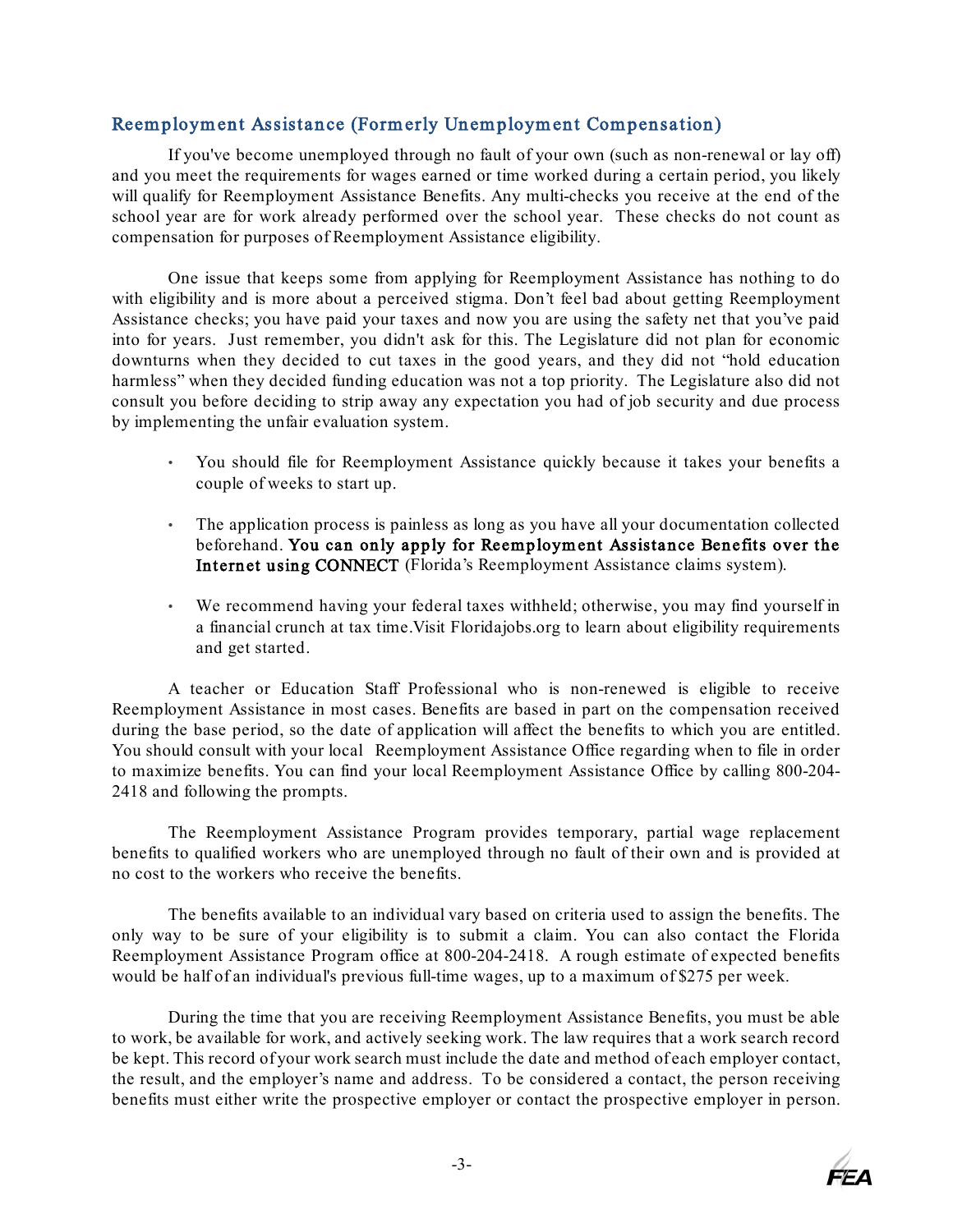It is not sufficient to call the employer on the telephone. An accurate record of all contacts should be kept including the person contacted, the method of contact, and the date of contact. Copies of all letters or emails to prospective employers should be kept.

You are not required to conduct a job search for positions beneath your training and experience. However, if you are a teacher, you may not restrict your search only to other teaching positions. Once all teaching possibilities have been searched, you must begin to look at other occupations which require similar training. You may restrict the search to a reasonable geographic area with a reasonable commute.

You will not be denied benefits merely because you are eligible to be placed on a substitute list for the following fall unless the school district guarantees regular substitute employment. However, if you are a teacher and offered a full-time contract during the summer for the following fall, you will no longer be eligible to receive benefits during the summer and if such benefits have been received, it is likely that they will have to be repaid.

## Who Can File a Claim?

<span id="page-7-0"></span>Any individual who has been employed in Florida in the last 18 months and is currently unemployed or partially unemployed can file a claim.

To qualify, the individual:

- Must have had sufficient work earnings in Florida
- Must be unemployed through no fault of his/ her own\*
- Must not have resigned or left work voluntarily
- Must be able and available to work
- Must be actively seeking work

\*Effective July 1, 2019, an individual may not be disqualified from receiving reemployment assistance if he/ she voluntarily leaves work and is able to prove that the discontinuation of employment is a direct result of circumstances related to domestic violence.

An individual may be eligible for benefits if the discharge was for reasons other than misconduct. Misconduct is defined conscious conduct, which shows a deliberate disregard of the employer's interest. Misconduct also includes conduct that occurs outside of the workplace and outside of working hours. Finally, misconduct also includes (but is not limited to):

- A violation of the employer's rules, unless you can show:
	- 1) You did not know, and could not reasonably know, of the rule's requirements;
	- 2) The rule is not lawful or not reasonably related to the job environment and performance; or
	- 3) The rule is not fairly or consistently enforced.
- Willful damage to an employer's property that results in damage of more than \$50.
- Theft of the employer's property or property of a customer or invitee of the employer.
- Committing criminal assault or battery on another employee, or on a customer or invitee of the employer.
- Committing abuse or neglect of a child in the claimant's professional care.

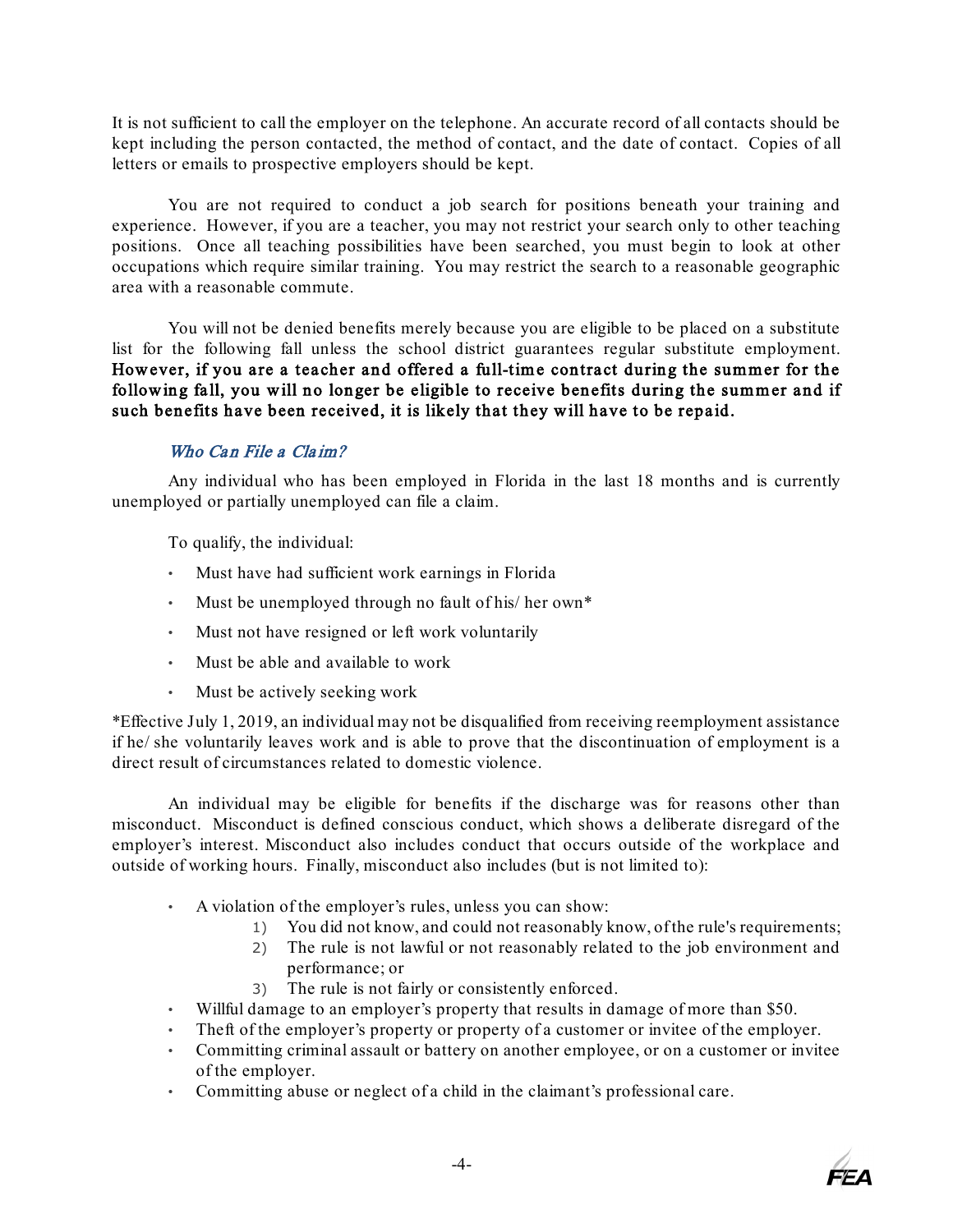A person can also be disqualified if it is found that his or her unemployment is due to a discharge from employment for failure without good cause to maintain a license, registration, or certification required by applicable law necessary for the employee to perform the assigned job duties. "Good cause" includes, but is not limited to:

- Failure of the employer to submit information required for a license, registration, or certification.
- Short-term physical injury which prevents the claimant from completing or taking a required test.
- The inability to take or complete a required test that is outside the claimant's control.

If you voluntarily quit, a disqualification must be issued in most cases. A resignation "for personal reasons" will likely bar you from receiving Reemployment Assistance Benefits.

"Available for work" means you must actively seek work in a manner customary to the occupation in which work is being sought. You are required to keep a record of your work search<br>contacts while receiving Reemployment Assistance Benefits. Individuals claim weeks of contacts while receiving Reemployment Assistance Benefits. unemployment on a bi-weekly schedule and answer questions concerning their availability for work.

You must be actively seeking work in order to be considered "available for work." This means engaging in systematic and sustained efforts to find work, including contacting at least five prospective employers for each week of unemployment claimed. The agency may require you to provide proof of such efforts as part of reemployment services. Your proof of work search efforts may not include the same prospective employer at the same location in three consecutive weeks unless the employer has indicated since the time of the initial contact that the employer is hiring. The agency will conduct random reviews of work search information provided by you, so it is very important that you document all of your activity. As an alternative to contacting at least five prospective employers for any week of unemployment claimed, you may, for that same week, report in person to a one-stop career center to meet with a representative of the center and access reemployment services of the center.

You are encouraged to participate in the initial skills review by the agency. This may be completed through an online education or training program once you are found eligible for benefits. The results are reported to the workforce system for further assistance, if needed.

| If you file for benefits in:   | Your base period is:           |
|--------------------------------|--------------------------------|
| April, May, or June            | January 1 through December 31  |
| July, August, or September     | April 1 through March 31       |
| October, November, or December | July 1 through June 30         |
| January, February, or March    | October 1 through September 30 |

You must have earned wages in at least two calendar quarters. (January-March, April-June, July-September, October-December).

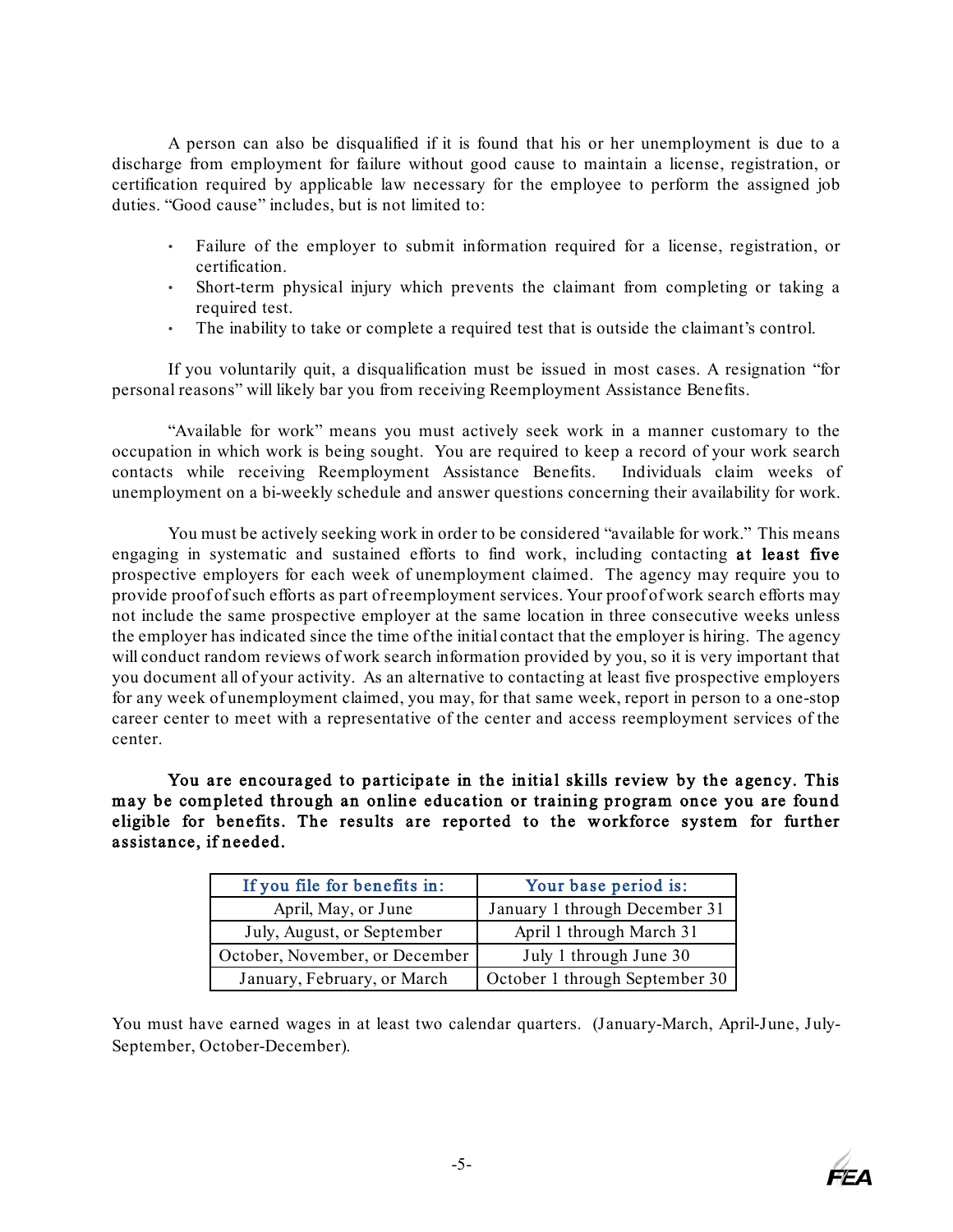#### Filing a Cla im

<span id="page-9-0"></span>Claims for Reemployment Assistance Benefits must be filed using the Internet at https://fileaclaim.myflorida.com. The effective date of your claim must be the Sunday prior to the date you file your claim.

You must complete the full work registration requirement prior to claiming your first week of benefits. Unless you require special assistance, you must complete the work registration requirement through the Employ Florida Marketplace (EFM) portal located [at](https://www.employflorida.com/vosnet/Default.aspx) *https://[www.employflorida.com](https://www.employflorida.com/vosnet/Default.aspx)* prior [to certifying](https://www.employflorida.com/vosnet/Default.aspx) for your first week.

You may complete the full work registration requirement when filing your initial claim or when certifying for benefits. Completing the full work registration may assist in matching you with jobs, training and other services provided at Reemployment Assistance offices.

<span id="page-9-1"></span>Failure to complete the full work registration prior to claiming your first week may result in a delay or denial of benefits.

## The Non-Pa ya ble Wa iting Week

The Waiting Week is the FIRST week in which:

- You are totally or partially unemployed, and
- You claim the week, and
- You meet all other requirements

The Waiting Week is usually the first week you claim. You will not be paid for this required waiting period.

## Adjudica tion

<span id="page-9-2"></span>The reason for separation from your last employer determines whether you are eligible to receive benefits. The adjudicator is required to investigate your separation by obtaining the facts concerning your separation from you and your employer. The adjudicator must determine if you were separated from the employer under non-disqualifying or disqualifying conditions. The adjudicator must also determine if you meet all other eligibility requirements for reemployment assistance in Florida Statutes Chapter 443. When the investigation is complete, the adjudicator will issue a written determination(s) which is mailed to you and the employer. If you are found eligible to receive benefits, benefits are only payable electronically. Visit the website for more information.

If your annual contract was non-renewed, simply tell the adjudicator that your annual contract was non-renewed.

## If You Disa gree with the Adjudica tor's Determination:

<span id="page-9-3"></span>If you have been told you are ineligible to receive reemployment assistance benefits, and you want to submit an appeal regarding that or any other adverse determination, you will need to file your appeal with the Department's Office of Appeals. You may do so via the Department's CONNECT system. If you are unable to file an appeal of a determination via the CONNECT system, you should keep detailed records regarding the attempts you have made to file an appeal. Additionally, you may also submit an appeal to the Department's Office of Appeals using one of these methods:

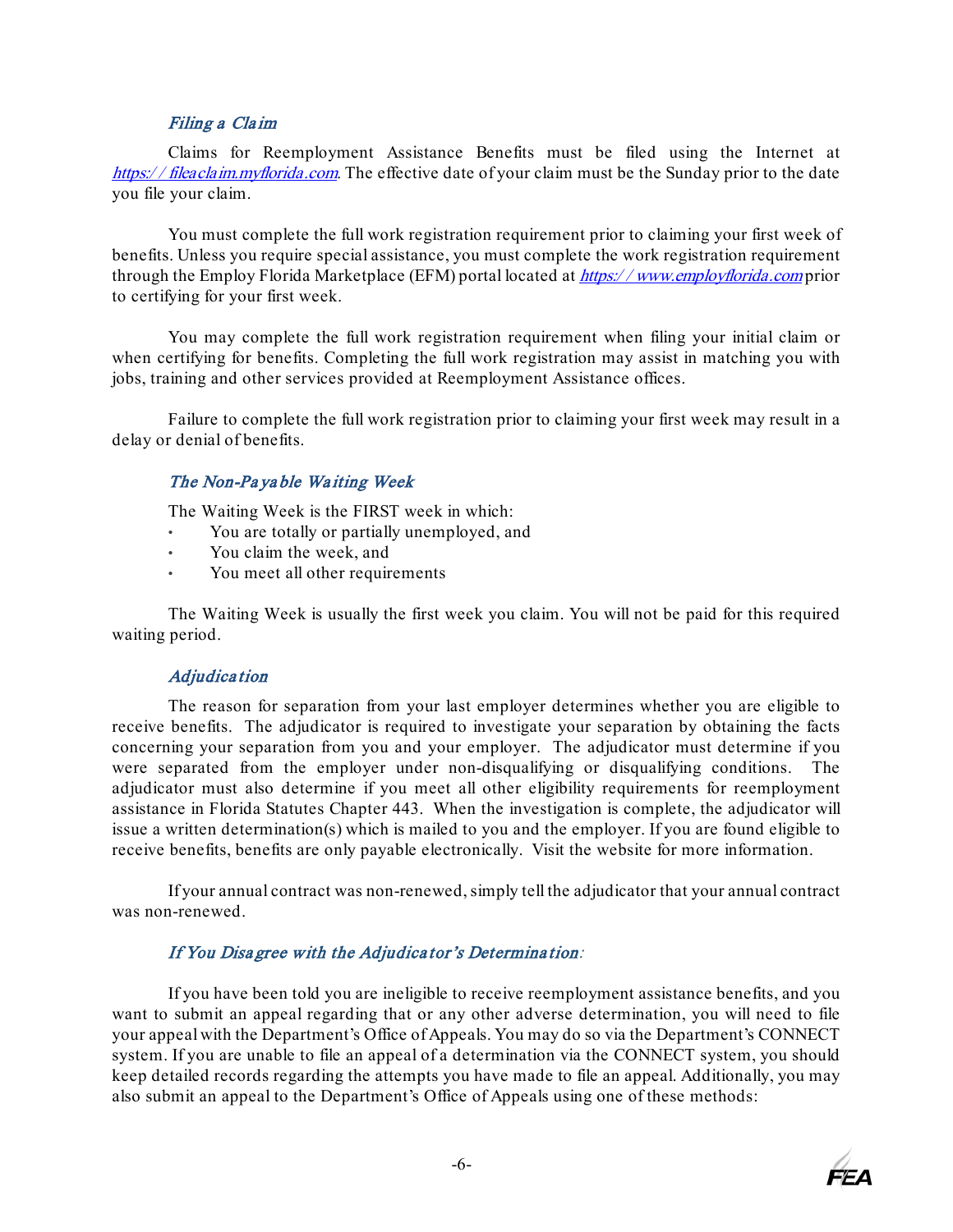| Facsimile (fax):              | 850-617-6504<br>If you file your appeal by fax, please call the Commission at 850-487-2685 to<br>confirm receipt. Appeals filed by fax shall be considered filed when received,<br>even if different from the date on your transmittal sheet. |
|-------------------------------|-----------------------------------------------------------------------------------------------------------------------------------------------------------------------------------------------------------------------------------------------|
| Email:                        | $RA.$ AppealsClerks@deo.myflorida.com                                                                                                                                                                                                         |
|                               | Appeals filed by email shall be considered filed on date sent.                                                                                                                                                                                |
| U.S. mail or courier service: |                                                                                                                                                                                                                                               |
|                               | P.O. Box 5250                                                                                                                                                                                                                                 |
|                               | Tallahassee, FL 32399-5250                                                                                                                                                                                                                    |
|                               | The U.S. Postal Service postmark will be considered the date of filing.                                                                                                                                                                       |
| In-person:                    | Caldwell Building, MSC $#347$                                                                                                                                                                                                                 |
|                               | 107 East Madison Street                                                                                                                                                                                                                       |
|                               | Tallahassee FL 32399-4143                                                                                                                                                                                                                     |
|                               | Appeals filed by hand delivery shall be considered filed when received.                                                                                                                                                                       |

Instructions for filing an appeal are also included in the Reemployment Assistance Handbook and is available on the Internet site. http://[www.floridajobs.org/](http://www.floridajobs.org/Unemployment/bri/bri_english.pdf)Unemployment/ bri/ bri\_english.p[df](http://www.floridajobs.org/Unemployment/bri/bri_english.pdf)

#### Length of Benefits

<span id="page-10-1"></span><span id="page-10-0"></span>The maximum duration of benefits is 26 weeks, based upon the average unemployment rate in Florida for the 3 months ending September 30 of the prior year.

#### **Summary**

- Even if you don't think you're eligible, be sure to file as soon as possible. File the first Sunday after you are no longer working!
- All appeals must be filed within specified time limits. A late appeal is an automatic waiver of your rights.
- Reemployment Assistance Benefits are subject to state and federal income taxes.
- Save a copy of your REDUCTION IN FORCE (RIF) or non-renewal notice when you file for benefits.
- Save a copy of last year's W-2 forms.
- Do not tell the deputy (adjudicator) you will not accept or look for non-school employment positions unless you mean it. Such statements may disqualify you for benefits.
- Participate in the initial skills review with the agency.
- Since you are unemployed, DO NOT RESTRICT your work search to school employment positions. By doing so you may become disqualified for benefits.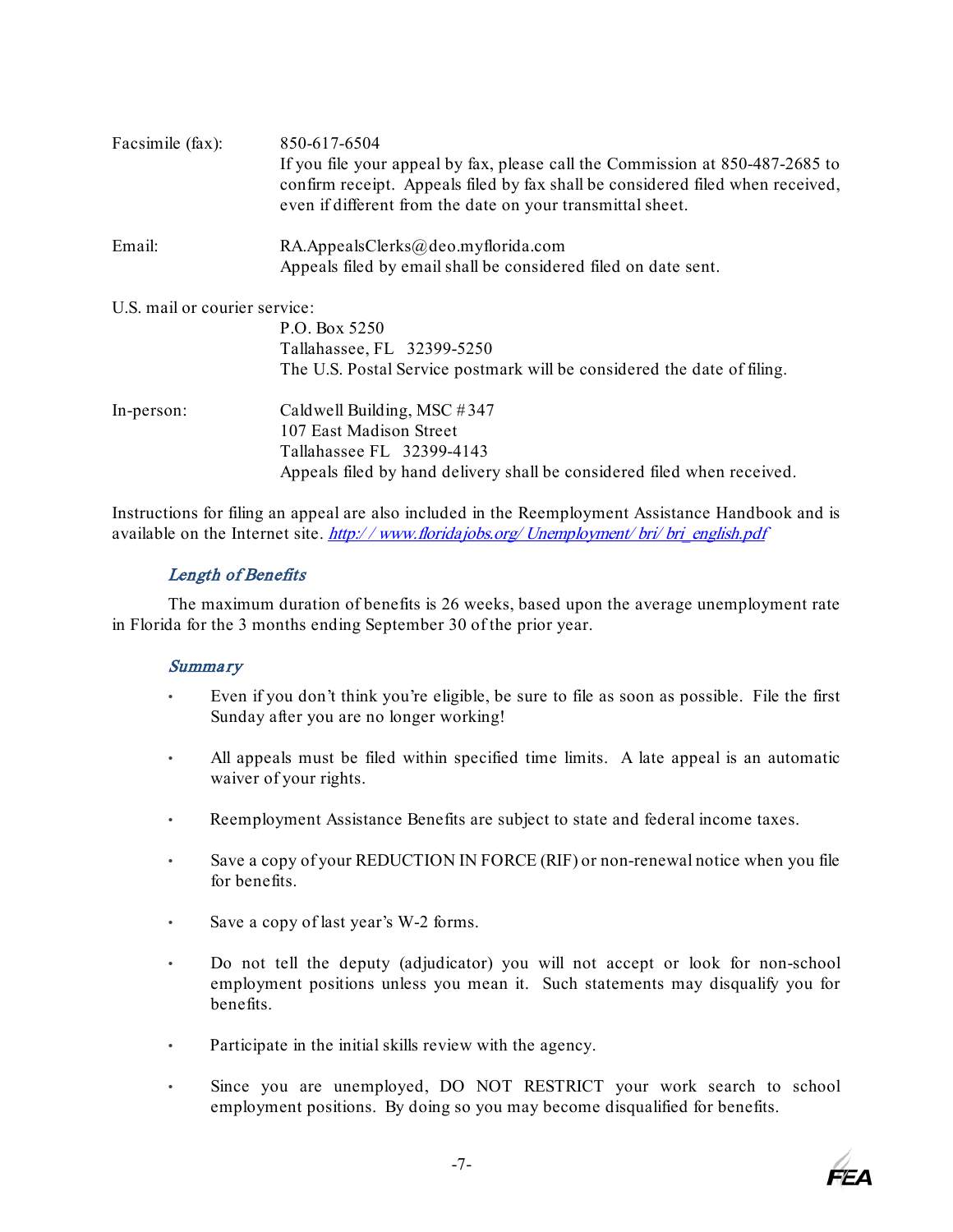- Create a file and maintain a work search record. Note on your record all attempts to secure a job. Some people recommend creating a spreadsheet to keep track of all your job search records and contacts. Keep copies of all cover letters and emails that include the date, name, and address of the potential employer.
- All claims in Florida must be completed online. The process should take approximately 30-60 minutes to complete.
- Keep a file of all material received from the Reemployment Assistance Office. Make a copy of all material provided to the Reemployment Assistance Office and place in file.
- If you are denied benefits file a timely written protest in the manner prescribed on the Notice. Your protest will be assigned to a hearing officer, and you will be notified of your hearing date.
- Continue to file for benefits even though your claim was denied.
- Normally, the appeals hearing will be held by telephone with all involved parties on a conference call. Unless you prefer, it is not necessary to have an attorney represent you. The hearing officer will record the proceeding during which s/ he will ask you questions like: Why are you unemployed? What are you doing to find a job?
- One of your previous employers may also attend the hearing. DO NOT be anxious the hearing is seldom a confrontation situation.
- If the hearing officer rules against you, file a timely appeal in writing.
- For more information visit the Reemployment Assistance Center website at: https:/ / [www.floridajobs.org/](https://www.floridajobs.org/job-seekers) job-seeke[rs](http://www.floridajobs.org/job-seekers).

## <span id="page-11-0"></span>Health Insurance

Traditionally, more school districts than not have provided summer health insurance coverage to employees who have been reduced-in-force ("RIF"). Many districts provide coverage because employees have already provided services entitling them to pay and benefits over the summer months. Other districts have relied upon collective bargaining agreements, health insurance contracts, school board policies, employee handbooks, and/ or past practices to provide it. If you receive a RIF notice and it either indicates that you will not, or is unclear about whether you will, receive summer health insurance coverage, you should immediately contact your local union in order to resolve this issue.

At the point when your district properly ceases health insurance coverage, both federal and state law guarantee persons who are covered by group health insurance policies the right to continue this coverage at their own expense. While state law applies no matter the size of the school district, federal law (commonly known as "COBRA") applies if a school district employs more than 20 employees and offers a group health insurance plan. COBRA covers self-insured plans as well as plans operated through an insurance company.

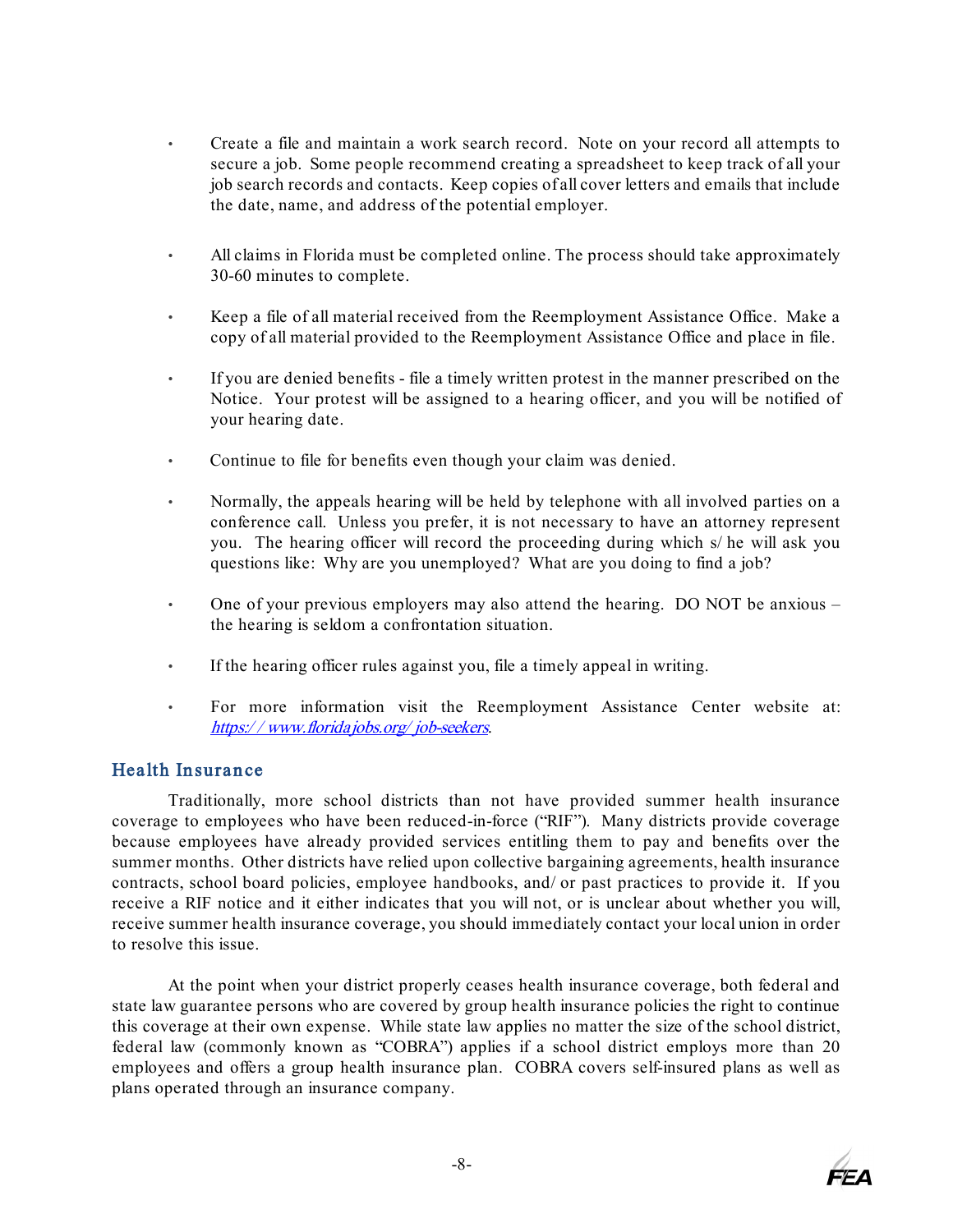#### **COBRA**

<span id="page-12-0"></span>This acronym, which derives from the Consolidated Omnibus Budget Reconciliation Act, has become part of the lexicon of the unemployed. COBRA is a federal law that allows you to continue your health care coverage after you leave your job. Unfortunately, you are responsible for paying the cost of the coverage, and there is a maximum continuation period of 18 months.

You have 60 days to decide if you want to elect COBRA, and within those 60 days, you can elect retroactively. This means that if you break your arm on the 59th day, you can elect COBRA and you will be covered. If you break your arm on the 61st day, you will pay for the cast yourself.

It is savvy not to elect COBRA unless you need it within the 60 day period, because, presumably, you will find another job within 60 days and your new job will offer insurance coverage. If your new employer's insurance picks you up quickly, there is no point in having paid for it during those 60 days.

There are two circumstances under which you should not play the 60-day waiting game:

- If you have ongoing medical needs, it is best to elect COBRA right away; and
- If you plan to go overseas, attempting to activate COBRA before traveling can be risky.

If an employee is honorably dismissed, the employer must notify the plan administrator within thirty (30) days of the dismissal. The plan administrator then has fourteen (14) days to notify the employee and spouse (and any other covered dependent who does not reside with the employee or spouse) of his/ her right to continue coverage. Remember that the employee and any others who receive notice have sixty (60) days after the date the notice is provided to make an election to continue coverage. This means that it is extremely important for the employee to act promptly if he/ she wants to continue coverage.

An employee who is honorably dismissed can continue under the group coverage for a period of up to eighteen (18) months after dismissal. This period is extended by eleven (11) months if the employee is disabled at the time of dismissal. Coverage may not be conditioned on a person's insurability at the time of the continuation of coverage. The continued coverage will end when the employee becomes covered under another group health plan.

During the continuation period, the honorably dismissed employee will be required to pay the health insurance premiums (including any portion previously paid by the employer). The law guarantees that the premium during the continuation period will not exceed 102% of (i) the group premium or (ii) the total premium charged (state and employee contributions) for an active employee participating in the same plan option. This generally results in a considerable savings over individual coverage. Failure to make the payments within thirty (30) days of their date due, however, will result in an end to continued coverage.

After the continuation period expires, the former employee must be given the opportunity to convert to a conversion health plan otherwise generally available under the group policy. This has the effect of insuring that the employee will be able to obtain coverage.

In addition, the federal Health Insurance Portability and Accountability Act ("HIPAA") requires that an employer provide to an employee a certificate of prior creditable insurance coverage

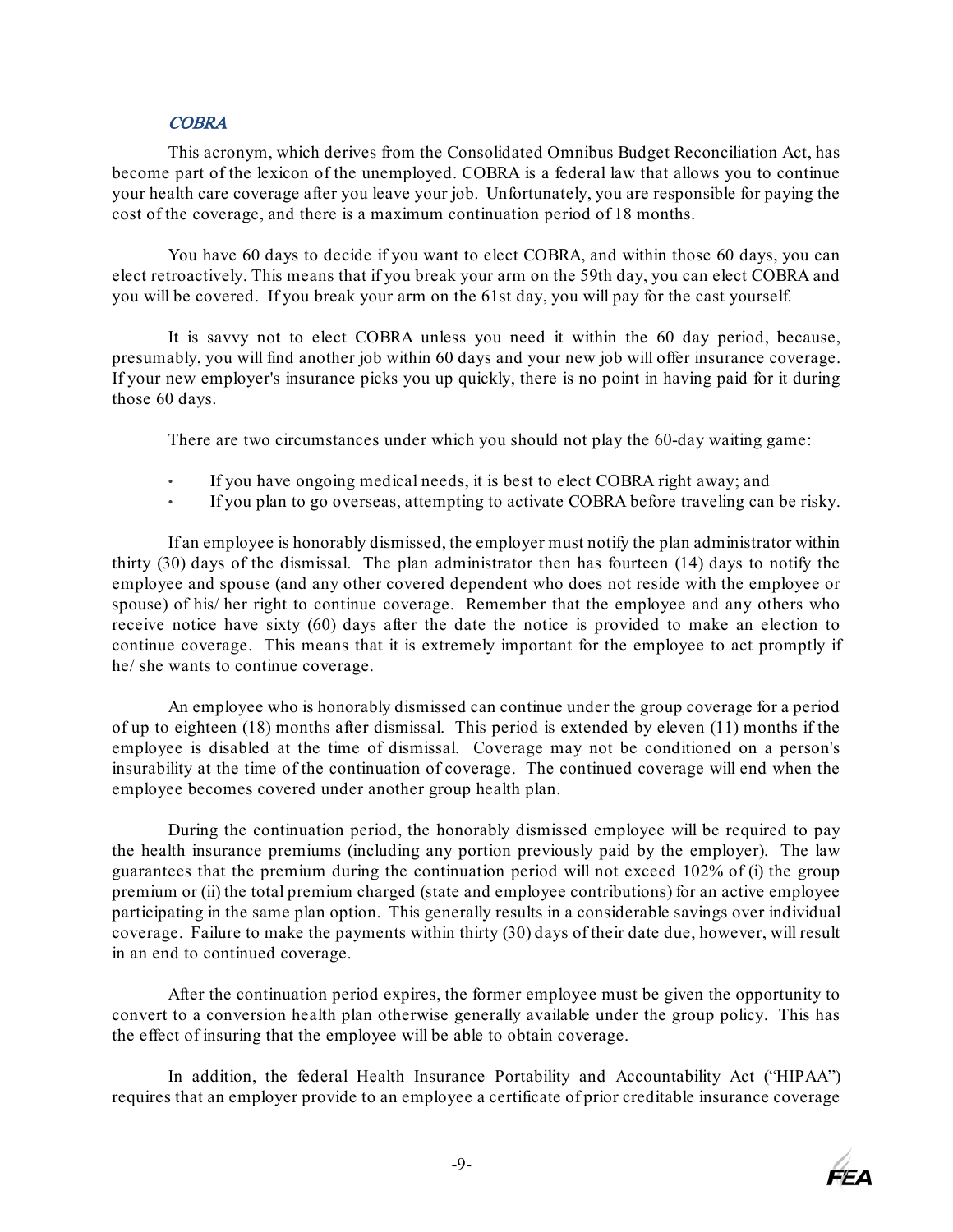when the employee ceases to be covered under the employer's health insurance plan or becomes covered under COBRA, and when COBRA coverage ceases. The certificate of prior coverage may help reduce any pre-existing condition waiting period that the employee's next employer may have in its health insurance policy. The requirement to provide this certificate applies even if a school district has elected to be exempt from other aspects of HIPAA. The employee has 62 days after COBRA coverage ends to enroll in another health insurance plan in order to take advantage of this pre-existing condition waiting period benefit.

State law also provides continuation and conversion rights for health insurance when an employee is dismissed. State law will apply even in the case of those districts with fewer than twenty (20) employees. An employee who has been continually insured under a group health insurance policy is covered by state law. Once again, notice of continuation rights must be given to the employee and the employee must elect to exercise the continuation privilege.

The employee has a right to continue coverage under the same group policy for a period of nine (9) months after termination. There are specific exceptions which allow the plan administrator to delete dental, vision care, prescription drugs, disability income, and specific diseases from coverage. As with COBRA, the employee must pay the premium (including the employer paid portion). However, the premium cannot exceed that under the group policy. Failure to pay the premium in a timely fashion or coverage under a new group policy will terminate continuation privileges.

In addition, like COBRA, the state law also entitles the honorably dismissed employee to obtain a conversion policy at the expiration of the continuation period. The new premium is calculated according to age and class of risk, but conditions or health is not to be considered as a basis for classification. Conversion must be allowed without evidence of insurability.

## Afforda ble Ca re Act

## <span id="page-13-1"></span><span id="page-13-0"></span>Overview of ACA

The Affordable Care Act (ACA) provides for a "Marketplace" or exchange of health insurance plans that can be reviewed and selected. The Marketplace provides four (4) tiers of coverage: bronze, silver, gold, and platinum. There are numerous plans available to select from under each tier of coverage. The percentage of health care costs covered under each plan varies by tier. A plan under the bronze tier would pay 60% of costs on average, the silver tier pays 70% of costs on average, the gold tier pays 80% of costs on average, and the platinum tier pays 90% of costs on average. This means that, in addition to the monthly premium, the individual would pay 40% of health care costs for plans in the bronze tier, 30% of costs under the silver tier, 20% of costs under the gold tier, and 10% of costs under the platinum tier. Tiers do not tell you what the premium is, how broad the provider network is, the type of plan (PPO or HMO), or the plan design (high deductible with low copays, or low deductible with high coinsurance, etc.). Moreover, while the tiers are designed to cover average costs for an entire group, the cost sharing experienced by an individual member varies by the type of services he or she uses. Each individual health insurance plan must be carefully reviewed and considered by the individual prior to purchase.

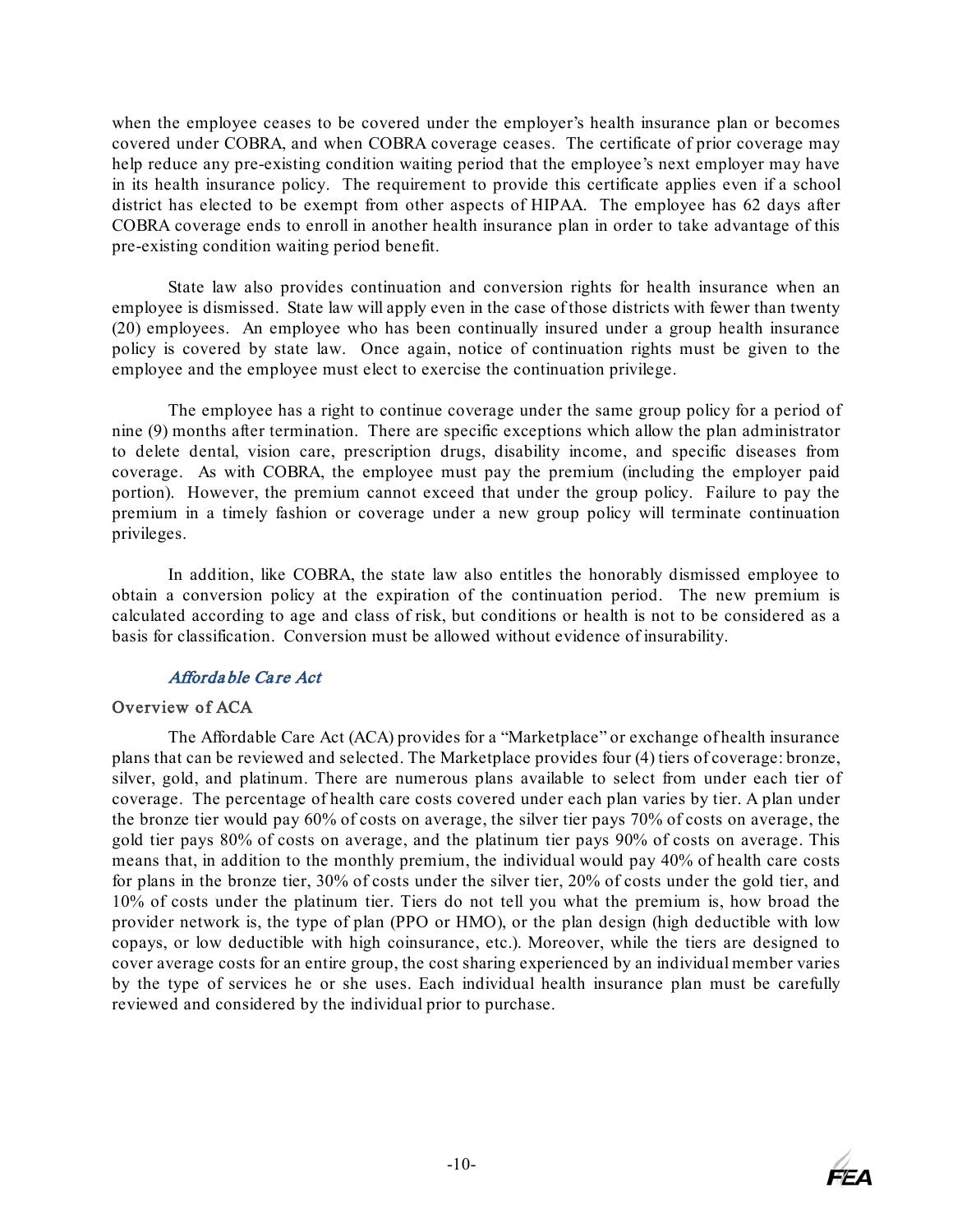#### <span id="page-14-0"></span>Special Enrollm ent Period and ACA Health Insurance Plans

Open Enrollment for this year is over, but you may still be able to enroll in a Marketplace health insurance plan for the year if you qualify for a Special Enrollment Period (SEP). You can apply and enroll in Medicaid or the Children's Health Insurance Program (CHIP) any time of year.

During the SEP, individuals have the opportunity to enroll in Marketplace-sponsored coverage if they experience a life changing event like changes in family size (e.g., marriage, divorce, birth or adoption of a child), termination, non-renewal, early retirement, or moving to a new state. If you qualify for the SEP, you can apply for ACA Health Insurance through the Marketplace within 60 calendar days prior to a qualifying event or 60 days following a qualifying event. If you have received a non-renewal or termination notice, you have experienced a qualifying event (even though your last day of work is in the future) and can apply for subsidized Marketplace coverage now. Just be aware that the soonest ACA coverage would kick-in would be the day following your last day of coverage from your employer-sponsored health insurance plan. If you are not sure when your District health insurance plan ends, then contact your local union to determine the date.

Be aware that there can be a delay in ACA plan enrollment, depending upon the day of the month you apply. If you apply by the 15th of any month, coverage will be effective the first day of the following month. So, if you apply for ACA coverage on June 7, the day after your last day of work, coverage would begin on July 1. If, however, you wait to apply until June 20 the effective date of your coverage would not begin until August 1. In order to guarantee continuous health insurance coverage, you will need to apply no later than the 15th day of the month during the last month of your employer sponsored health insurance.

## <span id="page-14-1"></span>COBRA versus ACA Coverage: Which to Choose?

In the case of COBRA coverage, an individual has two choices: 1.) turn down the employer COBRA and be eligible for subsidized insurance through an ACA Marketplace, or 2.) accept COBRA coverage and pay premiums until the next regular open enrollment period or until COBRA is exhausted (18 months for an individual and 36 months for dependents). You need to know that if you accept COBRA continuation coverage and stop paying the premium outside of an open enrollment period, or before COBRA is exhausted, you are not eligible for subsidized coverage in Marketplace enrollment. You need to think carefully about whether to continue with COBRA through your employer or to move to the Marketplace. If you or a family member currently has a serious health condition (cancer, leukemia, heart condition, etc.), you may consider paying a higher premium through COBRA to maintain current coverage. A drug protocol provided under your current plan may be considered off the formulary with a new plan or your doctor may not be in-network for the plan you select via the Marketplace. Although by receiving subsidies via the Marketplace you might save yourself money on premiums, the plan you select may be a high-deductible plan or have out-ofpocket costs that explode. In going through the Marketplace, you need to be extremely careful to select a plan that has comparable benefits, physicians, deductibles, and out-of-pocket costs as your current plan.

## <span id="page-14-2"></span>ACA Plan Changes

Health insurance plans under ACA can be changed every 12 months. The next regular open enrollment period for ACA begins November 15, 2022 and will end on December 15, 2023. Any health insurance plan you select now can be changed again in November.

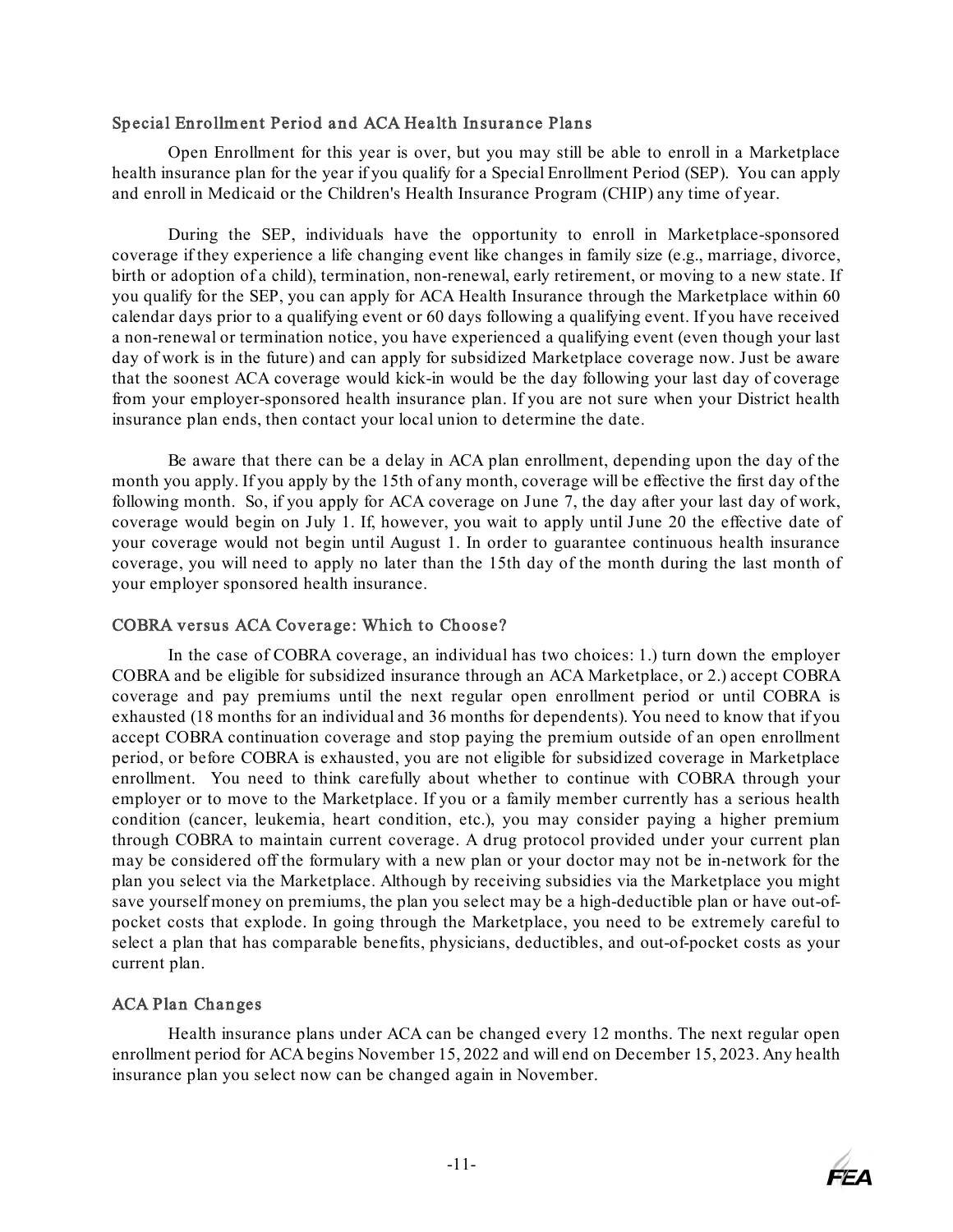## <span id="page-15-0"></span>ACA and Reemployment

Once you have been hired in a new job and have health insurance offered via an employer sponsored health insurance plan, you will likely become ineligible to maintain any subsidized ACA coverage. You should keep your ACA covered plan until the health insurance benefits under your new employer sponsored plan begin. You have the obligation to notify the Marketplace of the specific date when your employer-sponsored health insurance plan becomes effective. Otherwise, you will be responsible for repaying the federal government any of the subsidies you may have received via the ACA.

## <span id="page-15-1"></span>Enrollment in ACA Health Insurance

People can go to the Marketplace to view their health insurance options. Florida relies on the federal government's Marketplace. To enroll for health insurance under the ACA or for more answers go to: https://[www.healthcare.gov/](https://www.healthcare.gov/)[.](https://www.healthcare.gov/)

You will need the following items for the enrollment process: social security numbers and birth dates for everyone in your household, most recent W2s, paycheck stubs, and tax information for you and your spouse, if applicable. There are separate forms for single and family enrollees. The site is fairly simple to navigate, and customer service representatives are available to assist you.

It is important to keep in mind that you need to find a plan that will fit your budget as well as meet the needs of you and your family. Pre-existing conditions need not be a concern, as you will be offered the same cost for the same plan as others, and you can't be denied coverage due to a preexisting condition. Also, the ACA requires all plans to cover a core set of essential benefits such as checkups, having a baby, emergency care, prescriptions, and more. Plans also must provide certain preventative care, such as shots and screenings, at no additional cost.

## <span id="page-15-2"></span>Managing your budget during unemployment

Now that your income has been cut off, the issue of money is front and center. The main thing is not to make any rash decisions. It is time to sit down and plan.

- Create a budget. Prioritize your monthly expenditures starting with the things you must have: food, housing, electricity, health and car insurance, etc. Then look at the other expenditures you make each month and decide what you can cut back on. Don't forget future expenses when creating your budget such as income or property tax, and any outstanding debts.
- Take a look at the things you can do without and find ways to cut spending now. In these uncertain times, it is better to do without now than struggle later. Decide what is luxury and what is necessity. Little cutbacks add up. If you have retained your union membership, check [FEAWeb.org](http://feaweb.org/) for coupons and savings from your FEA membership card.
- Be careful with credit. It is better to make the minimum payments on your credit cards than get behind; by doing that, your credit rating won't suffer. Use credit cards only in emergencies, such as unexpected medical or dental expenses.

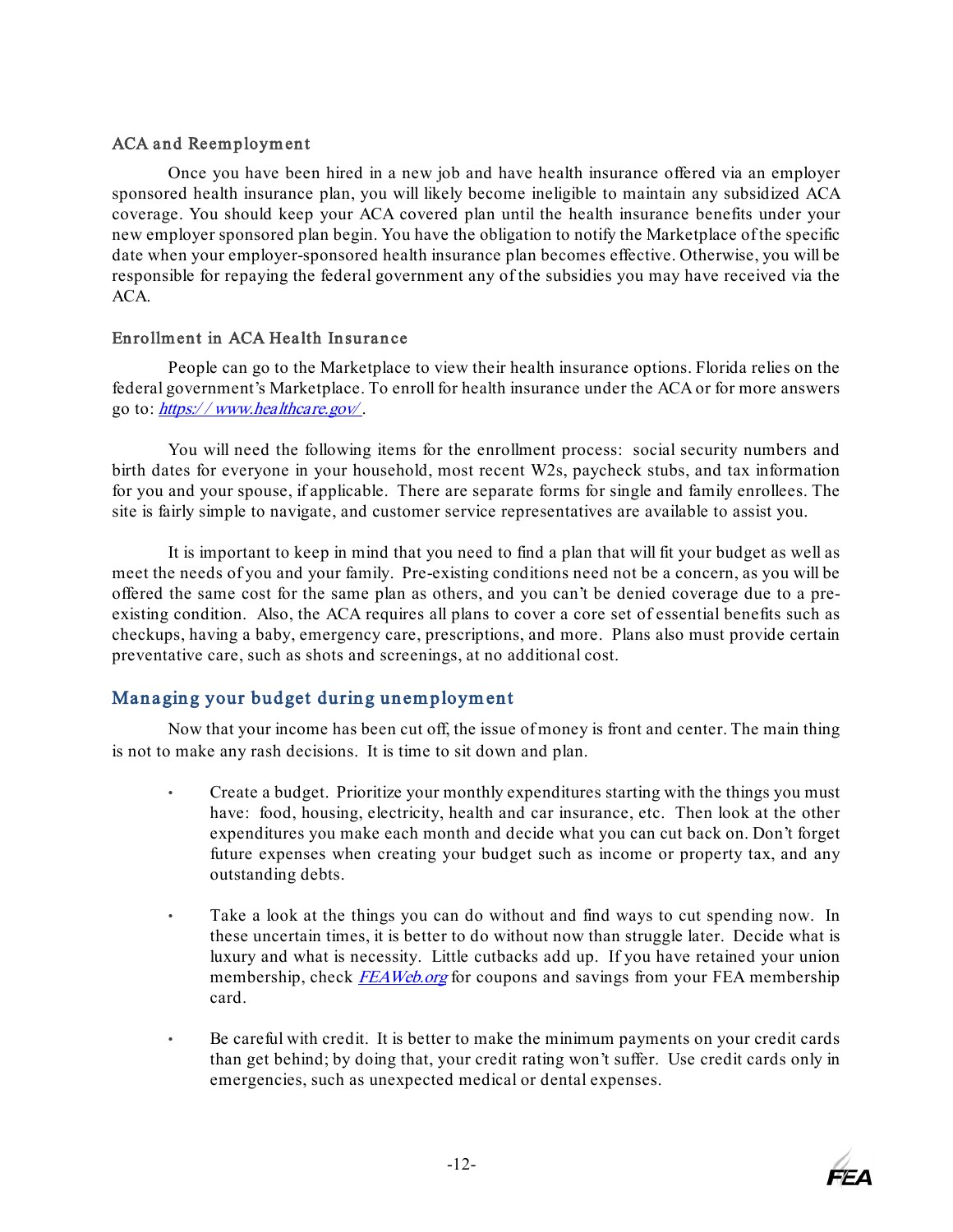- Re-evaluate your car insurance. Talk to your agent about ways to save. It might mean looking at a higher deductible, for instance. You just have to decide what is best for you. Compare your rates with your NEA (California Casualty), AFT (Metlife Auto and Home), and Creative Benefits (Liberty Mutual) insurance provider.
- Talk to your family about what is happening, but be reassuring: "Things will be okay, but we'll have to be careful about what we spend until I get a new job. Help me think of ways we can save."
- Visit with a credit counseling agency to ensure that you are weighing all your options. Your local United Way can help you find a reputable agency. (See section on Community Resources for more information.) Both of your National Organizations provide credit counseling; some are free of charge.

## <span id="page-16-1"></span><span id="page-16-0"></span>Your Union Resources

## Employee Assista nce Progra ms

Your local union will have information regarding access to Employee Assistance Programs (EAP). These counseling programs are often part of your union contract or in some cases included in school district policy or under your insurance plans. They range from credit counseling to stress management to substance abuse counseling. EAPs are benefits you have earned through your employment, so don't be afraid to ask for assistance for which you may qualify.

## Continua tion of FEA Membership

<span id="page-16-2"></span>Frequently, FEA Legal Services and Organizing and Field Services have been the key to ensuring that the contractual and statutory rights of educational employees are honored by local boards.

You may maintain your legal protection, along with all other rights and benefits, with the maintenance of your active membership in the FEA.

You can't buy this kind of protection anywhere else for so little money. It can mean the difference between future employment in your current location and relocation to find other employment.

If you have questions or need additional information, call your local union.

## America n Federa tion of Tea chers

<span id="page-16-3"></span>The American Federation of Teachers (AFT) has programs to help members struggling with financial issues or working to keep their heads above water. Here are a few steps they recommend:

- Credit Counseling: 877-833-1745 or https://[www.unionplus.org/](https://www.unionplus.org/benefits/money/credit-counseling)benefits/money/credit-counseling
- Counselors are available 24/ 7. Members get free credit counseling session with budget analysis and advice, free financial planning tools, and other information. If the member chooses to use the vendor for debt management planning, the member is given a 33% discount.

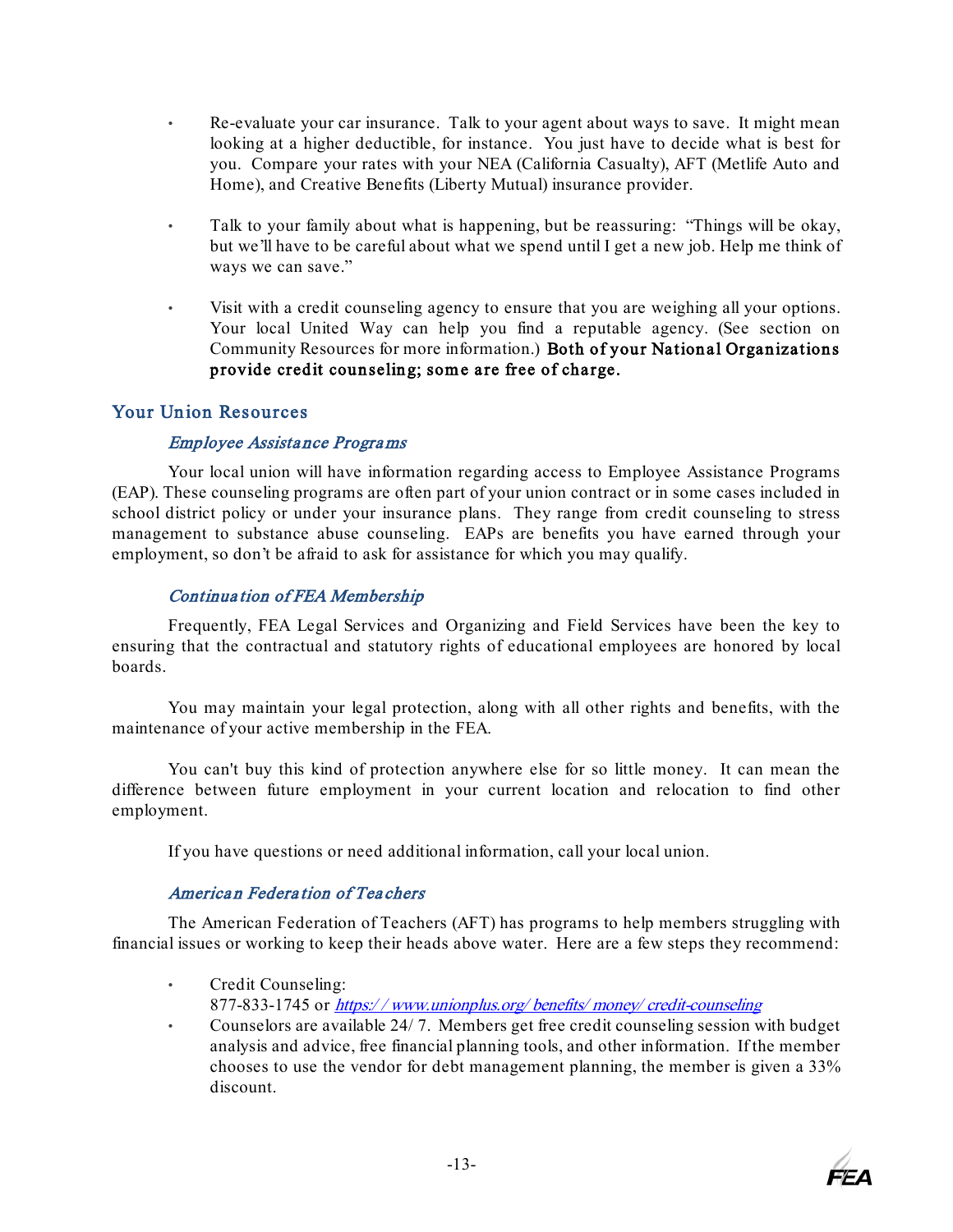• Mortgage or debt consolidation with AFL/ CIO backed programs provide a service for FEA members. You may get further information by calling 800-472-2005, or on the Web [at](https://www.unionplus.org/home-mortgage-programs) https://[www.unionplus.org/](https://www.unionplus.org/benefits/home-auto/mortgage-assistance)benefits/home-auto/mortgage-assistance.

## Na tiona l Educa tion Associa tion

<span id="page-17-0"></span>The National Education Association (NEA) Member Benefits and the National Foundation for Credit Counseling (NFCC) have teamed up to provide financial literacy and debt management education to NEA members and their families. NEA Member Benefits (https://www.neamb.com/[personal-finance](https://www.neamb.com/personal-finance)) contains information about financial counseling and education services offered through NFCC member agencies located nationwide. NFCC member agencies offer comprehensive financial and debt management services including:

- One-on-one financial counseling
- Financial education classes
- Bankruptcy counseling and education
- Housing counseling
- Reverse mortgage counseling

Certified financial counselors are available to help NEA members and their families develop customized solutions to their financial problems, either in person or by telephone. Many NFCC member agencies also offer Web-based support. Services are provided free or at very affordable rates. Don't continue to struggle with your financial problems.

Visit https://www.neamb.com/personal-finance/[7-steps-to-getting-your-finances-under-control](https://www.neamb.com/personal-finance/7-steps-to-getting-your-finances-under-control) for more information, or call toll-free to find an NFCC member agency near you: 800-388-2227.

## <span id="page-17-2"></span><span id="page-17-1"></span>Counseling and Community Resources

## Centra l Florida

Consumer Credit Counseling Service (CCCS) is a nonprofit, community service agency whose services are open to all members of the community.

CCCS provides free, confidential budget counseling, community-wide education programs in money management, and debt management programs for consumers who are overextended and comprehensive housing counseling. 800-431-8157 – https://[www.credit.org/](https://www.credit.org/cccs/)cccs/

## Mia mi, Orla ndo, Ta mpa , <sup>a</sup> nd West Pa lm

<span id="page-17-3"></span>Clearpoint Credit Counseling Solutions (CCCS) is a nonprofit, community service agency whose services are open to all members of the community.

CCCS provides free, confidential budget counseling, community-wide education programs in money management, and debt management programs for consumers who are overextended and comprehensive housing counseling.  $800-750-2227 - \frac{https://www.clearpoint.org/}{https://www.clearpoint.org/}$  $800-750-2227 - \frac{https://www.clearpoint.org/}{https://www.clearpoint.org/}$  $800-750-2227 - \frac{https://www.clearpoint.org/}{https://www.clearpoint.org/}$ 

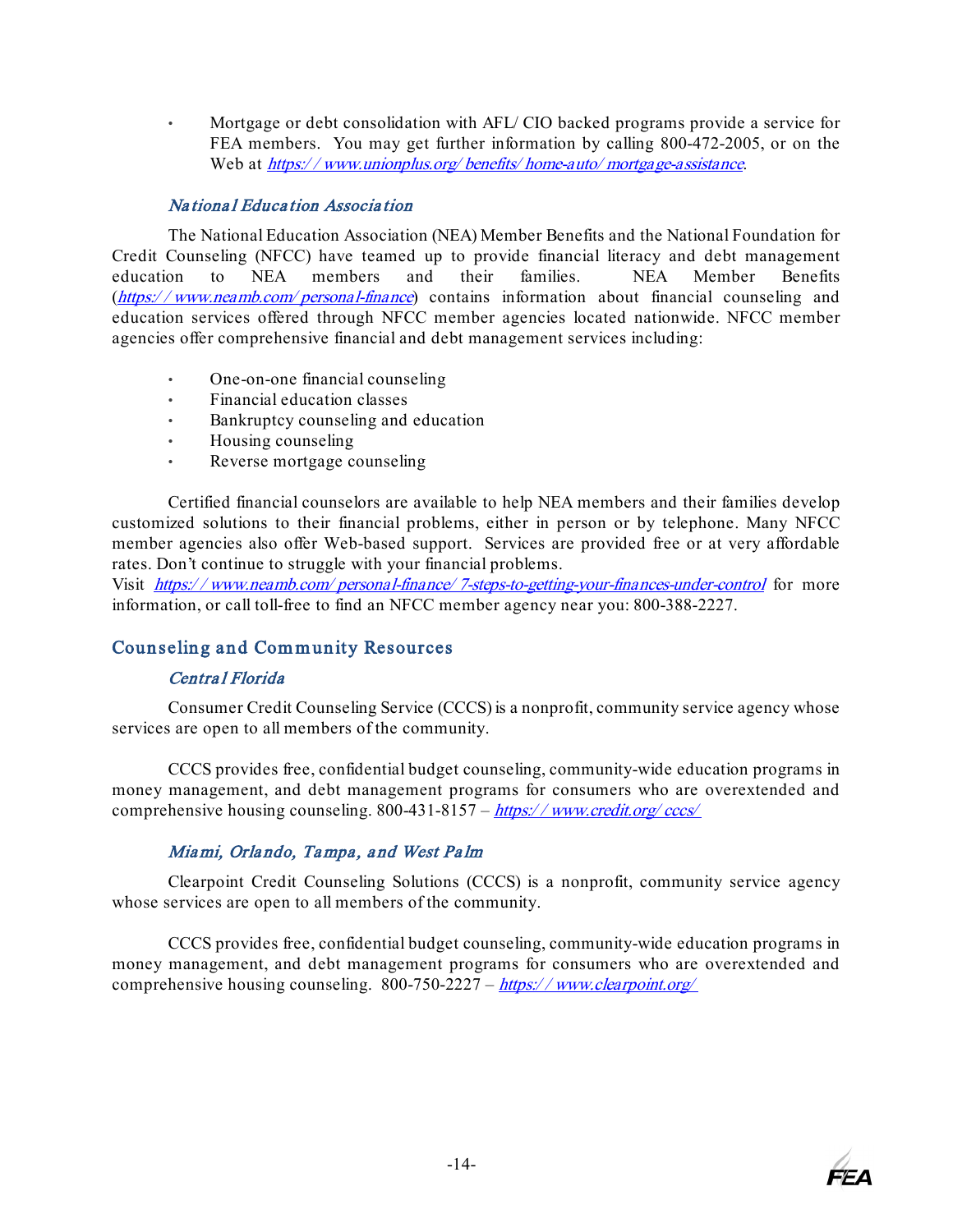#### Mid-Florida

<span id="page-18-0"></span>GreenPath Financial Wellness (GPFW) is a nonprofit, community service agency whose services are open to all members of the community.

 GPFW provides free, confidential budget counseling, community-wide education programs in money management, and debt management programs for consumers who are overextended and comprehensive housing counseling.

GreenPath Financial Wellness has three local offices: Jacksonville, Ocala, and Tampa. 800 550-1961 –  $\frac{http://www.greenpath.com/}{http://www.greenpath.com/}$  $\frac{http://www.greenpath.com/}{http://www.greenpath.com/}$  $\frac{http://www.greenpath.com/}{http://www.greenpath.com/}$ 

#### All Other Areas

<span id="page-18-1"></span>Money Management International (MMI) is a nonprofit, community service agency whose services are open to all members of the community.

MMI provides free, confidential budget counseling, community-wide education programs in money management, and debt management programs for consumers who are overextended and comprehensive housing counseling. 800-750-2227 https://[www.clearpoint.org/](https://www.clearpoint.org/)

## <span id="page-18-2"></span>Helpful Websites

## If you do not have access to a computer, please contact your local union office. They will be happy to help you locate free computer access or provide you with a paper copy.

#### KidCa re

<span id="page-18-3"></span>Florida KidCare is our state's children's health insurance program for uninsured children under age 19. Eligibility for Florida KidCare is based on your child's age and family income.

For other Florida KidCare programs, monthly premiums depend on your household's size and income. Most families pay \$15 or \$20 a month. You may have to pay small charges or copayments for some services. For more information call 1-888-540-5437 or visit their website at: http:/ / [www.floridakidcare.org](http://www.floridakidcare.org/)[.](http://www.floridakidcare.org/) 

#### Florida Depa rtment of Children a nd Fa milies

<span id="page-18-4"></span>The Florida Department of Children and Families is another resource for help with health care expenses. Medicaid is a program that provides medical coverage to low income individuals and families. You can visit their website at *[www.dcf.state.fl.us/](http://www.dcf.state.fl.us/ESS/medicaid.shtml)ESS/medicaid.shtml.* 

#### Florida hea lth.gov

<span id="page-18-5"></span>This website has information regarding WIC(Women, Infants and Children). WIC is a nutrition program for women who are pregnant or breastfeeding or who have recently been pregnant or have infants and children under the age of 5 years.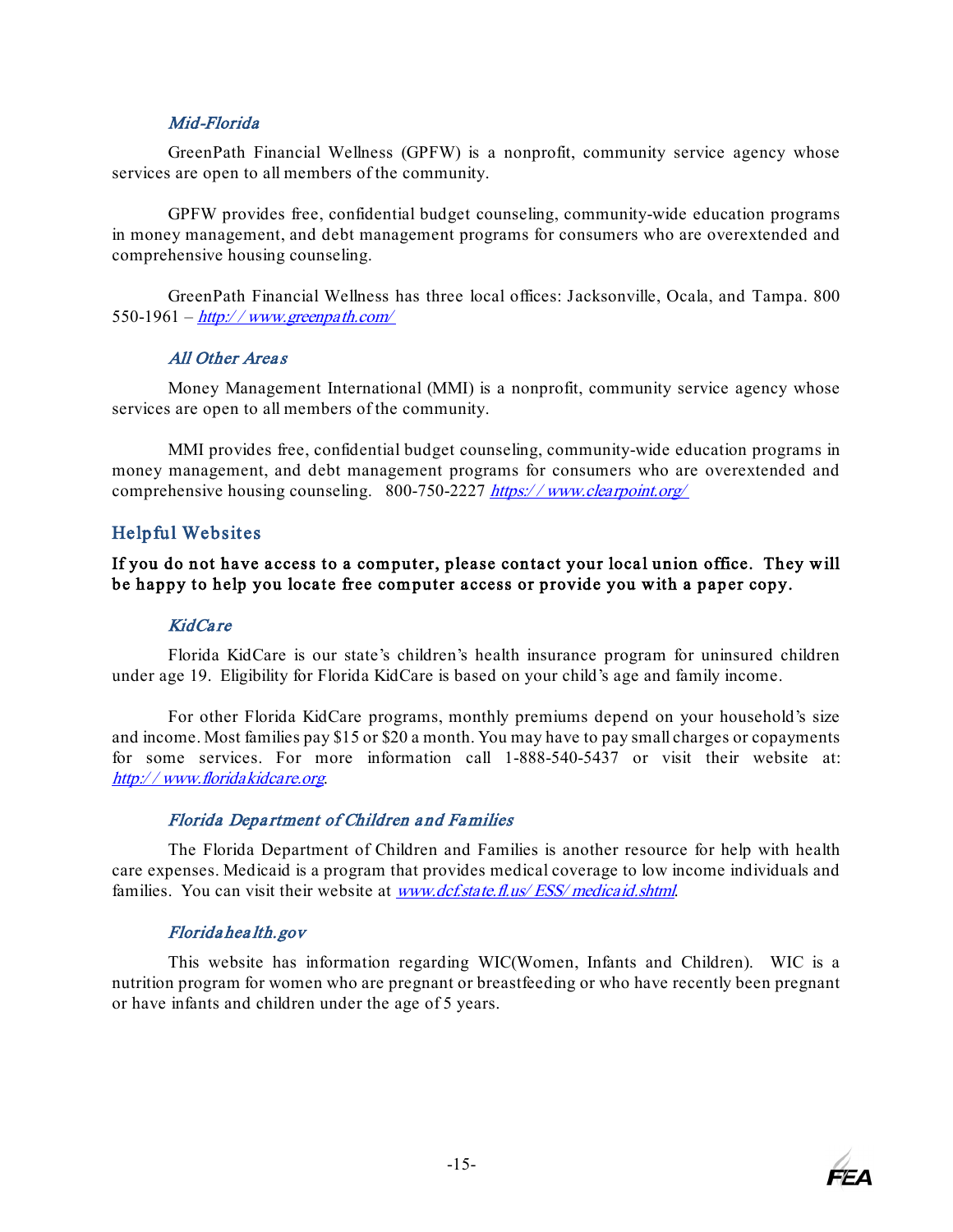Go to http://www.floridahealth.gov/programs-and-services/wic/index.html (included are English and Spanish versions).

## SNAP (Supplementa l Nutrition Assista nce Progra m)

<span id="page-19-0"></span>SNAP (also known as food stamps) can help when you are unemployed. The Department of Children and Families (DCF) has a fact sheet that contains information about eligibility and answers other questions. You can access this and other helpful links on-line by going to: http:/ / [www.myflorida.com/](http://www.myflorida.com/accessflorida/) accessflorida.

## Crisis a ssista nce with utility pa yments

<span id="page-19-1"></span>Through a partnership between Florida Power and Light (FPL) and community agencies, eligible customers can receive energy assistance funding. For more information visit: https:/ / www.fpl.com/ help/ [payment-assistance.html](https://www.fpl.com/help/payment-assistance.html).

## United Way

<span id="page-19-2"></span>United Way of America, based in Alexandria, Virginia, is a non-profit organization that works with over a thousand local United Way offices throughout the country in a coalition of charitable organizations to pool efforts in fundraising and support. One of the many services it provides is credit counseling and help with debt consolidation. For more information, contact the office nearest you.

United Way supports 211, a free and confidential service that helps people across North America find the local resources they need 24/ 7. 211 can be accessed by phone or computer, at https://www.211.org. A toll-free call to 211 connects you to a community resource specialist in your area who can put you in touch with local organizations that provide critical services.

## <span id="page-19-3"></span>Seeking New Heights and Getting Back on Your Feet

It's not news that Florida has a shortage of available teachers in certain areas of the state and subject areas. What is disturbing, however, is the size of the problem: A surge of students, a swell in teacher retirements, and a constitutional amendment to reduce class sizes have combined to create an educational "perfect storm" that threatens to overwhelm the state.

We've included information to assist you in your job search, including information on adding endorsements and subjects to your valid Florida Certificate for areas of critical need to make yourself even more marketable for employment. There are a few things you should do to prepare to market yourself to prospective employers:

- Ask your principal or trusted colleagues about what recommendation they might give to help you improve your teaching or job skills.
- Take time to do a self-evaluation of your job skills. Reflect upon your strengths and weaknesses, and then seek training to help bolster your skills. We could all stand to brush up on classroom management, organization, and communications skills. Your local union, as well as the school district, may offer summer classes on many helpful topics. Polishing up your skills can make the difference as you compete for limited openings.

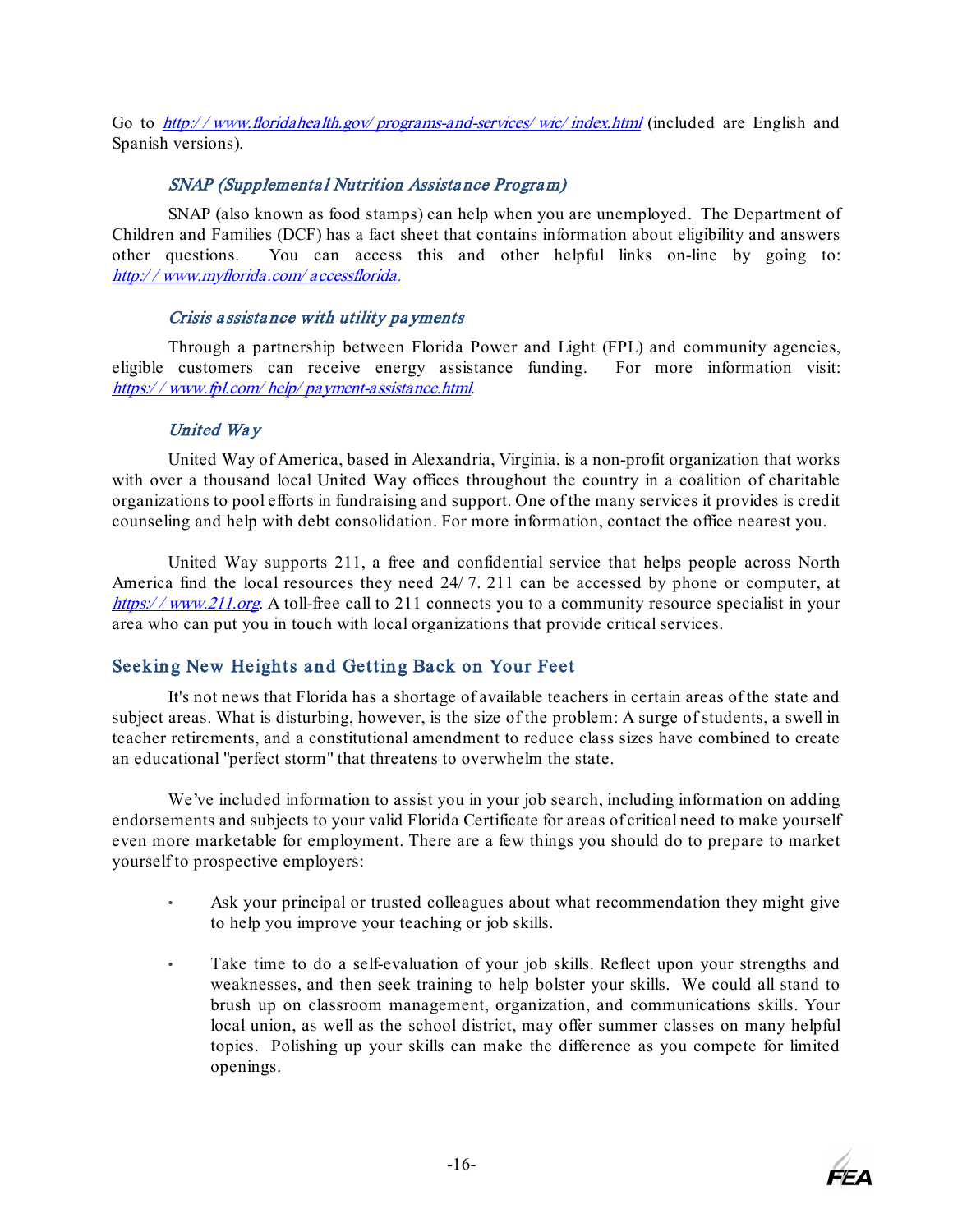• Be sure to ask for a written letter of recommendation from your principal or supervisor. This may give you an indication of what might be said about you as an employee, and helps you be prepared to provide names of individuals as references when you are in an interview.

## <span id="page-20-0"></span>Florida Public School Vacancies

For a one-stop internet portal to instructional employment in a Florida public school district, you may visit https://jobs.myflorida.com/go/[Department-of-Education/](https://jobs.myflorida.com/go/Department-of-Education/2817200/)2817200[/](https://jobs.myflorida.com/go/Department-of-Education/2817200/). This web site provides a convenient forum whereby teachers, education staff professionals and administrative positions from school districts throughout the state who are seeking employment opportunities in Florida may apply online and review job announcements submitted by school district personnel and principals. Recruitment contact information for each district can be found at http:/ / fldoe.org/ teaching/ recruitment/ [recruitment-contacts.stml](http://fldoe.org/teaching/recruitment/recruitment-contacts.stml)[.](http://fldoe.org/teaching/recruitment/recruitment-contacts.stml) 

## Adding a Subject or Endorsement to a Va lid Florida Certifica te

<span id="page-20-1"></span>An endorsement is a rider on a Florida certificate with full subject coverage and denotes a particular expertise in an instructional level or methodology. An endorsement cannot stand alone on a certificate.

It is important to note that an application form be submitted before beginning to complete requirements of the endorsement. For additional information on the application process go to http:/ / [www.fldoe.org/](http://www.fldoe.org/edcert/) edcert/ [.](http://www.fldoe.org/edcert/)

## Adding a Subject Coverage to a Professional Certificate

<span id="page-20-2"></span>To add a subject coverage to a valid Florida Professional Certificate, you must: Submit a completed Application Form CG-10 (a complete application form includes appropriate processing fee – see fee schedule in Appendix) and demonstrate mastery of subject knowledge in the subject you wish to add.

Note: Certification requirements are subject to change! It is essential that you apply for the additional subject before you begin completing requirements. To ensure that you are completing the required steps to add the subject to your certificate, the Bureau of Educator Certification will provide you with a Statement of Status of Eligibility that officially outlines the requirements you need to complete for that subject. The Bureau cannot guarantee your path to eligibility for the subject until your application form has been received and completed.

## Options for Demonstra ting Ma stery of Subject Area Knowledge

<span id="page-20-3"></span>For Bachelor's degree level subjects: Achievement of a passing score on the appropriate subject area examination earned since July 1, 2002.

For Master's degree level subjects: Completion of the required degree and content courses listed in State Board rule for the subject and achievement of a passing score on the appropriate Florida subject area examination

For all subject areas:

• Hold a valid standard out-of-state certificate in the subject area applied for issued by a US state or territory, or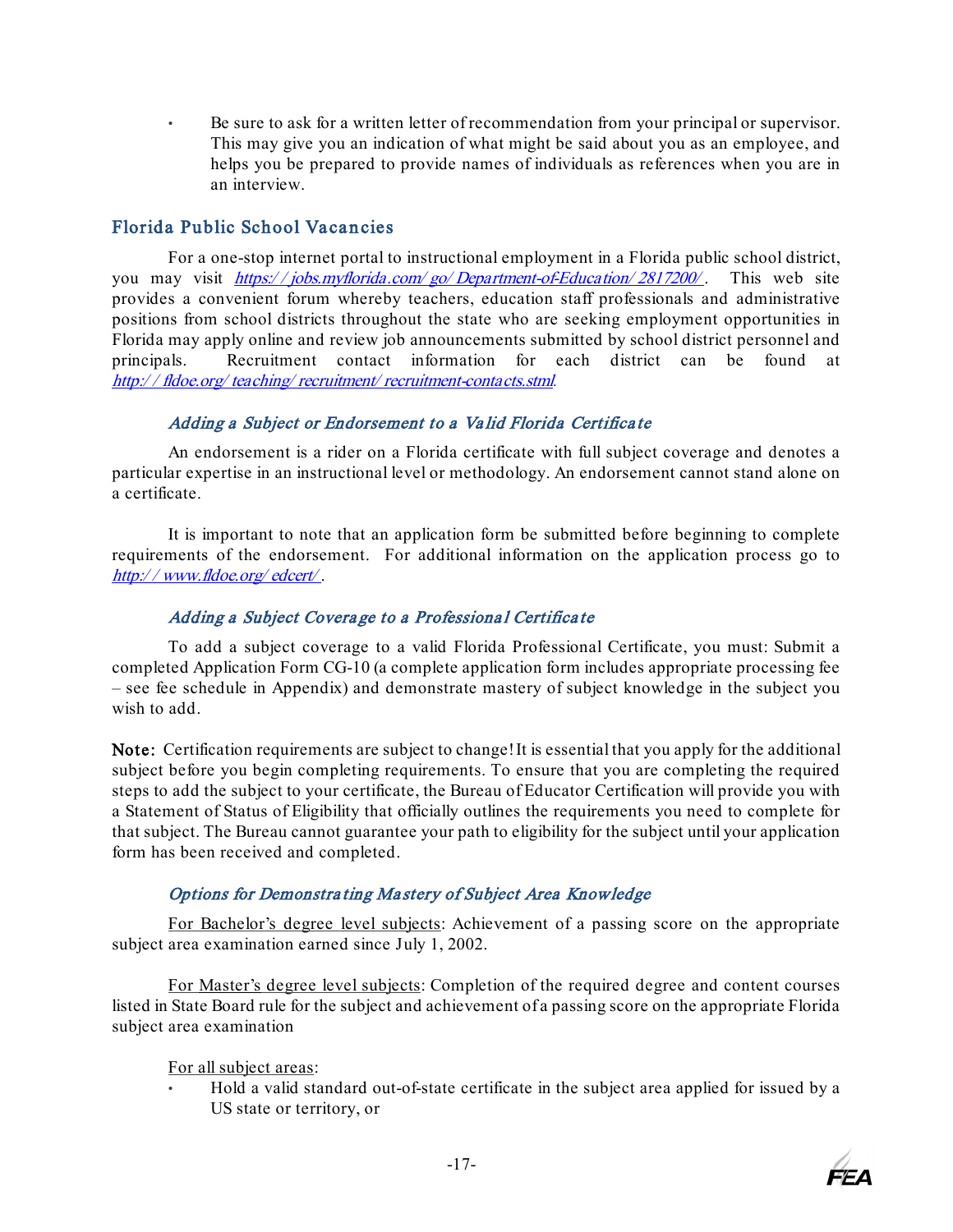• Hold a valid certificate issued by the National Board for Professional Teaching Standards (NBPTS) in the same subject (See Chart in Appendix).

Note: Acceptability of your out-of-state certificate(s) will be determined by the Bureau through the application process.

For subject areas for which no Florida subject area test has been developed: Completion of the required degree and content courses listed in State Board Rule for the subject you are adding and verification from your employing superintendent that you have successfully demonstrated the subject matter competencies in your school environment. http://[www.fldoe.org/](http://www.fldoe.org/edcert/subjlist.asp)edcert/subjlist.asp

Adding a Subject Coverage to a Temporary Certificate: To add a subject coverage to a valid Florida Temporary Certificate, you must:

- Submit a completed Application Form CG-10 (a complete application form includes appropriate processing fee), and
- Meet subject specialization in the subject you wish to add.

When you apply to add a subject to your Temporary Certificate, you will be issued a Statement of Status of Eligibility for the new subject, which provides you with a customized list of requirements necessary to obtain a Professional Certificate in the new subject.

Note: Certification requirements are subject to change! It is essential that you apply for the additional subject before you begin completing requirements. To ensure that you are completing the required steps to add the subject to your certificate, the Bureau of Educator Certification will provide you with a Statement of Status of Eligibility that officially outlines the requirements you need to complete for that subject. The Bureau cannot guarantee your path to eligibility for the subject until your application form has been received and completed.

## Options for Meeting Subject Specia liza tion

<span id="page-21-0"></span>For Bachelor's degree level subjects: Achievement of a passing score on the appropriate subject area examination earned since July 1, 2002.

## For all subject areas:

- Completion of the required degree and content courses listed in State Board Rule for the subject;
- Hold a valid standard out-of-state certificate in the subject area applied for issued by a US state or territory, or
- Hold a valid certificate issued by the National Board for Professional Teaching Standards (NBPTS) in the same subject (See Chart in Appendix).

Note: Acceptability of your out-of-state certificate(s) will be determined by the Bureau through the application process.

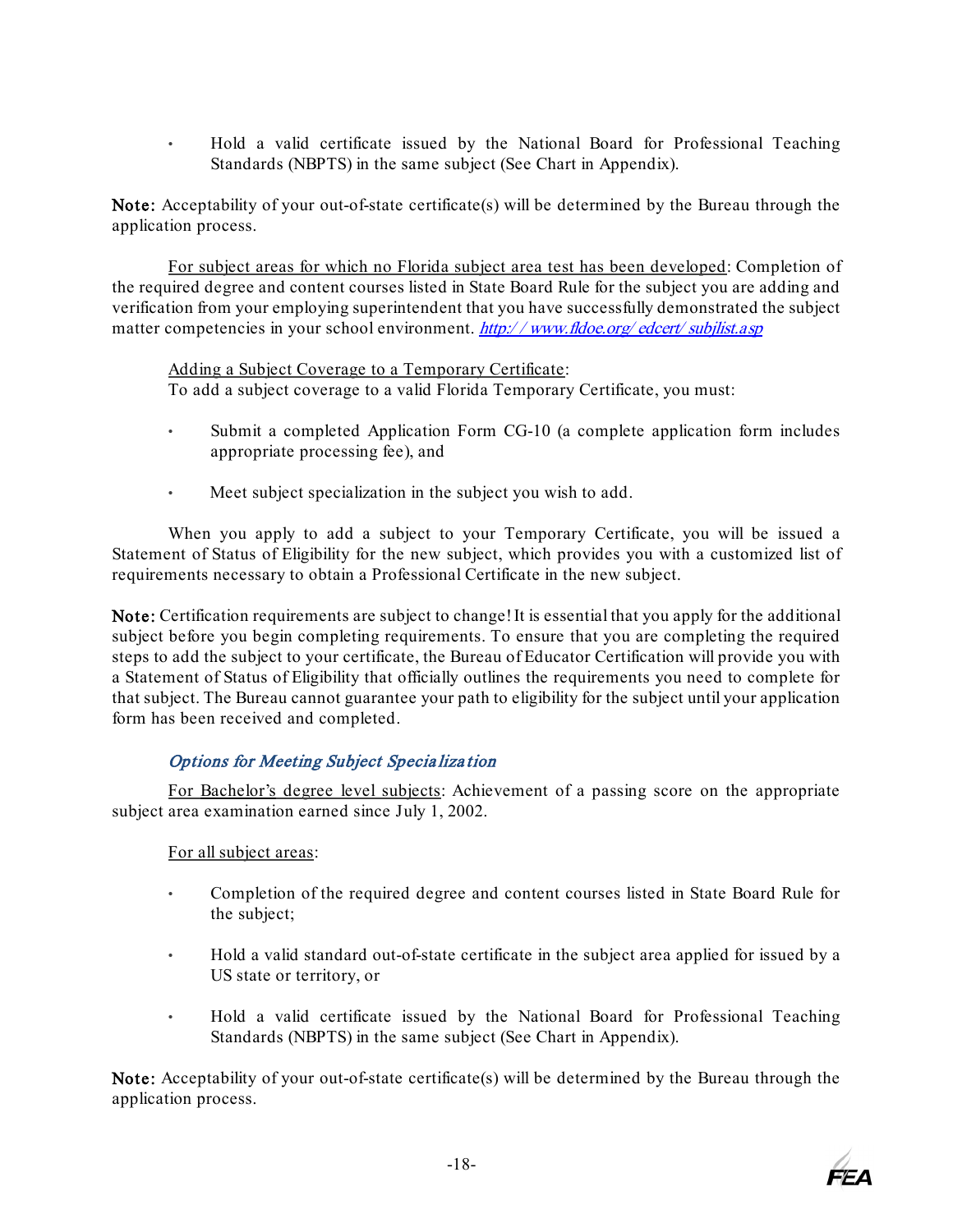## <span id="page-22-0"></span>Adding an Endorsement to a Professional Certificate

To add an endorsement to a valid Florida Professional Certificate, you must:

- Submit a completed Application Form CG-10 (a complete application form includes appropriate processing fee), and
- Meet specialization in the subject you wish to add
- Subject Specialization for an endorsement is met by completing the course requirements listed in State Board Rule for the endorsement.

Note: Certification requirements are subject to change! It is essential that you apply for the additional subject before you begin completing requirements. To ensure that you are completing the required steps to add the subject to your certificate, the Bureau of Educator Certification will provide you with a Statement of Status of Eligibility that officially outlines the requirements you need to complete for that subject. The Bureau cannot guarantee your path to eligibility for the subject until your application form has been received and completed.

## <span id="page-22-1"></span>Adding an Endorsement to a Temporary Certificate

To add an endorsement to a valid Florida Temporary Certificate, you must:

- Submit a completed Application Form CG-10 (a complete application form includes appropriate processing fee), and
- Meet specialization in the subject you wish to add. Subject Specialization for an endorsement is met in one of two ways:
	- o Complete the course requirements listed in State Board Rule for the endorsement, or
	- o Complete a Florida school district's approved in-service add-on program for the endorsement (contact your district staff development office for more information).

Once you have added an endorsement to your Temporary Certificate, the endorsement will carry over to your Professional Certificate when you complete requirements for the Professional Certificate in your subject. Be sure to request the endorsement along with your subject on your application for the Professional Certificate.

Note: Certification requirements are subject to change! It is essential that you apply for the additional subject before you begin completing requirements. To ensure that you are completing the required steps to add the subject to your certificate, the Bureau of Educator Certification will provide you with a Statement of Status of Eligibility that officially outlines the requirements you need to complete for that subject. The Bureau cannot guarantee your path to eligibility for the subject until your application form has been received and completed.

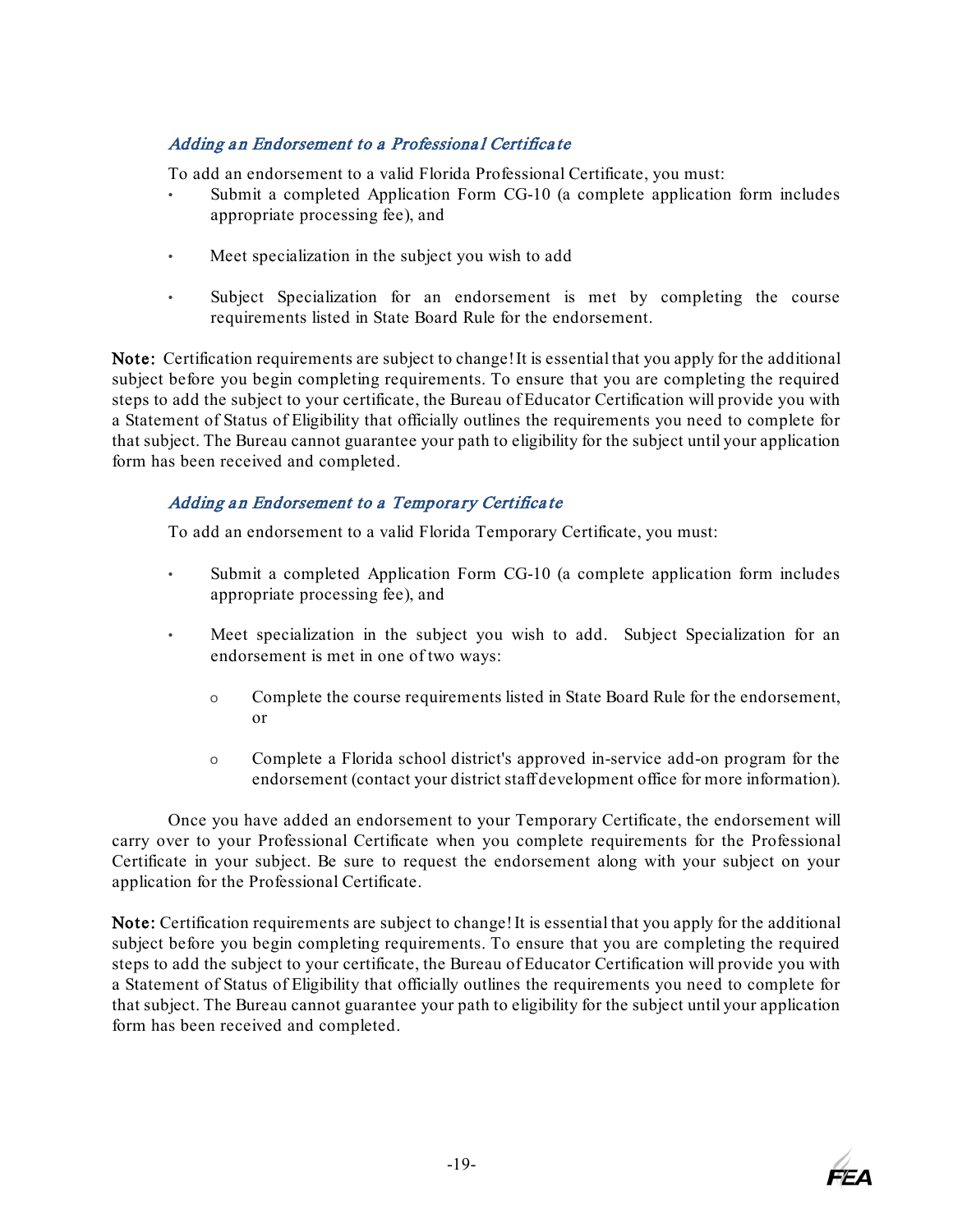## <span id="page-23-0"></span>When You Are Back on the Job

You can be certain that your professional skills will land you a new job soon. There are a few things to be cautious about, such as out-of-field placement or part-time assignments and loss of benefits. You have rights when you are rehired in Florida, and it is important you know them. Ask your local union about experience credit, sick leave accrual transfer, and your contract status. Under Florida law, you can transfer accrued sick leave from one district to another, but at least one-half of your cumulative leave must be established within the district granting such leave. Before you accept a position, we encourage you to contact your local union to discuss your options, the benefits, and the pitfalls that may lie ahead.

## <span id="page-23-1"></span>Additional Resources

The following links provide information about financial aid such as Florida grants, Fulbright Fellowships, state and federal scholarships and loans, and more. Also included is information on housing assistance and Florida's retirement system. The number for individuals to call to obtain information on any of the Florida loans, grants or scholarship programs, including critical teacher shortage programs, is 888-827-2004 or email  $osfa@fldoe.org$ .

#### [Florida Office of Student Financial Assistance –](http://www.floridastudentfinancialaid.org/SSFAD/home/uamain.htm)

http:/ / [www.floridastudentfinancialaid.org/](http://www.floridastudentfinancialaid.org/SSFAD/home/uamain.htm) SSFAD/ home/ uamain.ht[m](http://www.floridastudentfinancialaid.org/SSFAD/home/uamain.htm)

## [Florida Fund for Minority Teachers](http://www.ffmt.org/) [–](http://www.ffmt.org/)

http:/ / [www.ffmt.org/](http://www.ffmt.org/)

#### [Federal Student Aid](https://floridaea.sharepoint.com/sites/FEA_Internal/Legal/OrlandoLegalShare/Shared/_Carol.Buxton/_Teacher%20Training/Federal%20Student%20Aid) [–](http://www.ed.gov/about/offices/list/fsa/index.html)

http:/ / [www.ed.gov/](http://www.ed.gov/about/offices/list/fsa/index.html) about/ offices/ list/ fsa/ index.ht[ml](http://www.ed.gov/about/offices/list/fsa/index.html)

## U.S. Department of Education: Student Guide to Financial Aid -

https:/ / studentaid.gov/ sites/ default/ files/ [loan-entrance-counseling.pdf](https://studentaid.gov/sites/default/files/loan-entrance-counseling.pdf) 

## [Cancellation/ Deferm ent Option for Teachers –](http://studentaid.ed.gov/PORTALSWebApp/students/english/teachercancel.jsp?tab=repaying)

https:/ / studentaid.ed.gov/ sa/ repay-loans/ [forgiveness-cancellation/](https://studentaid.ed.gov/sa/repay-loans/forgiveness-cancellation/teacher) teach[er](https://studentaid.ed.gov/sa/repay-loans/forgiveness-cancellation/teacher)

## Scholarship and Financial Aid Scams -

https:/ / [consumer.ftc.gov/](https://consumer.ftc.gov/scams) scams

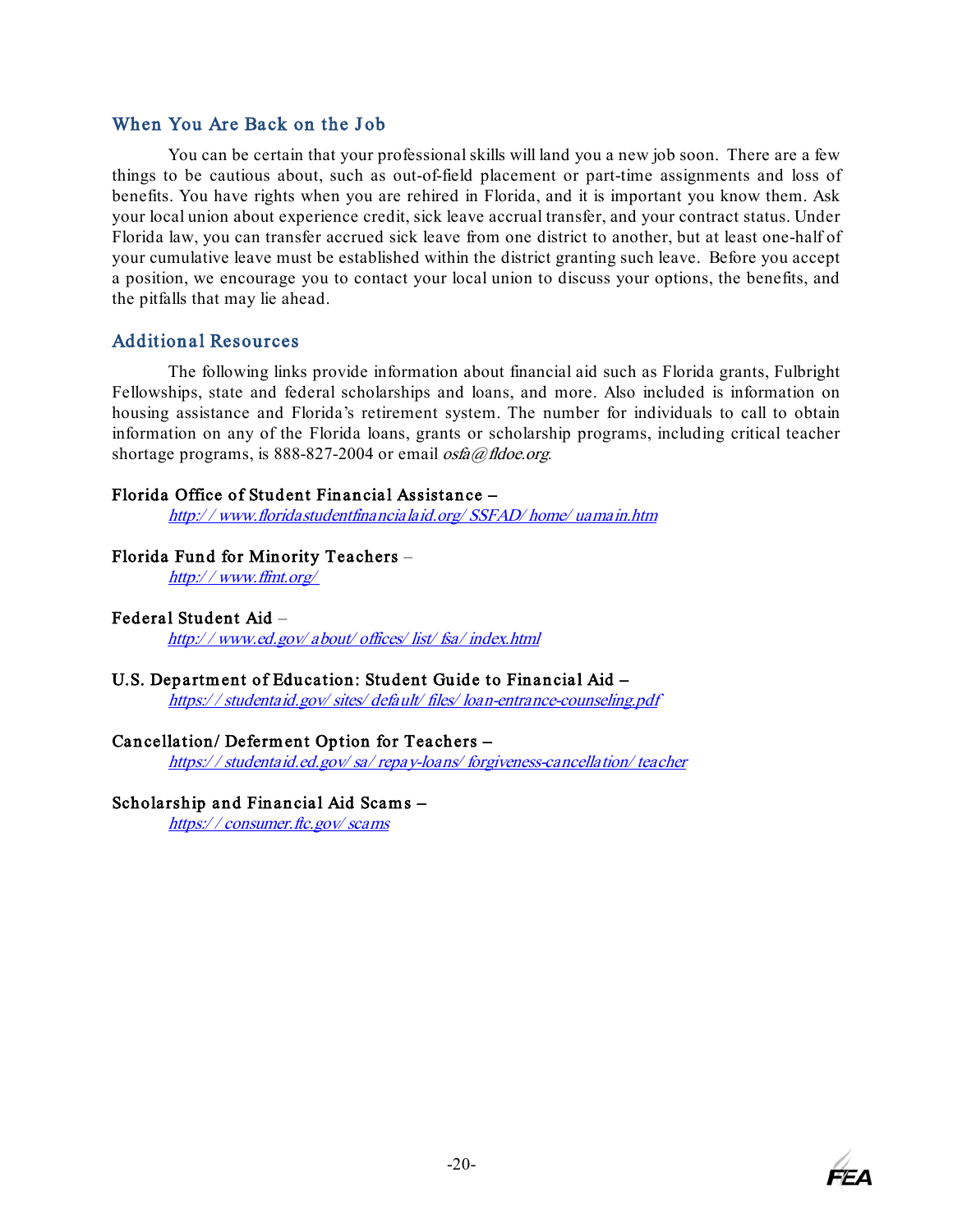## <span id="page-24-2"></span><span id="page-24-1"></span><span id="page-24-0"></span>Sample Letters

## Sa mple Letter Requesting Fina l Compensa tion (Teacher Version)

DATE

\_\_\_\_\_\_\_\_\_\_\_\_\_\_\_\_\_\_\_\_, Superintendent

 $\mathcal{L}_\text{max}$  and  $\mathcal{L}_\text{max}$  and  $\mathcal{L}_\text{max}$  and  $\mathcal{L}_\text{max}$ (School District)

(Address)

(City), FL (Zip Code)

Dear Superintendent  $\qquad \qquad$ :

As you know, [my teaching position has been eliminated for the next school year] or [my contract has not been renewed for the next school year]. For that reason, I hereby request that payment of all the earned compensation due me for the current school year be made to me within three (3) days of the last school day this school year.

Thank you very much.

Very truly yours,

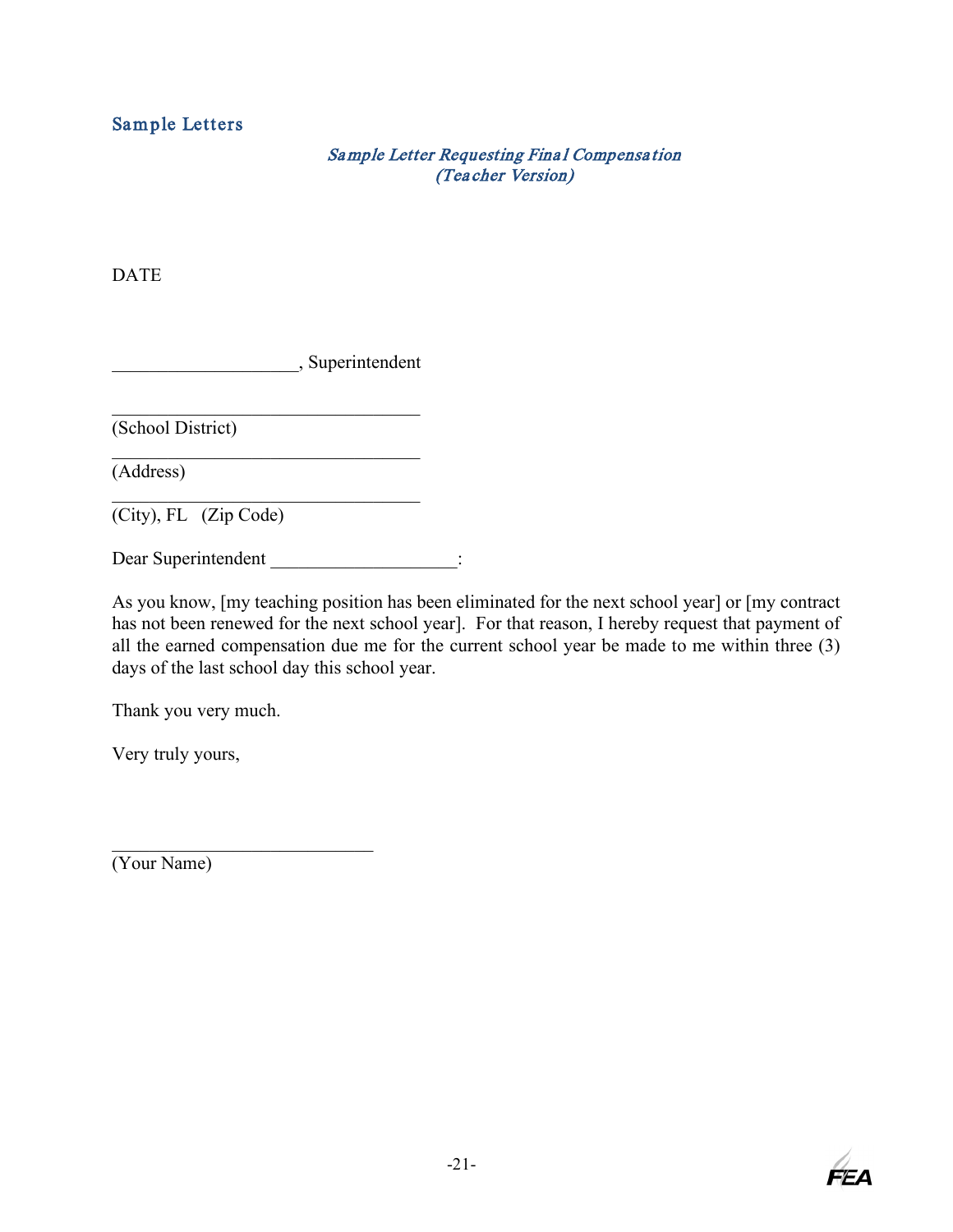Sa mple Letter Requesting Fina l Compensa tion (ESP Version)

<span id="page-25-1"></span><span id="page-25-0"></span>DATE

\_\_\_\_\_\_\_\_\_\_\_\_\_\_\_\_\_\_\_\_, Superintendent

 $\mathcal{L}_\mathcal{L}$  , where  $\mathcal{L}_\mathcal{L}$  , we are the set of the set of the set of the set of the set of the set of the set of the set of the set of the set of the set of the set of the set of the set of the set of the set o

(School District)

(Address)

(City), FL (Zip Code)

Dear Superintendent \_\_\_\_\_\_\_\_\_\_\_\_\_\_\_\_\_\_\_\_:

As you know, [my position has been eliminated for the next school year] or [my contract has not been renewed for the next school year]. For that reason, I hereby request that payment of all the earned compensation due me for the current school year be made to me within three (3) days of the last school day this school year.

Thank you very much.

Very truly yours,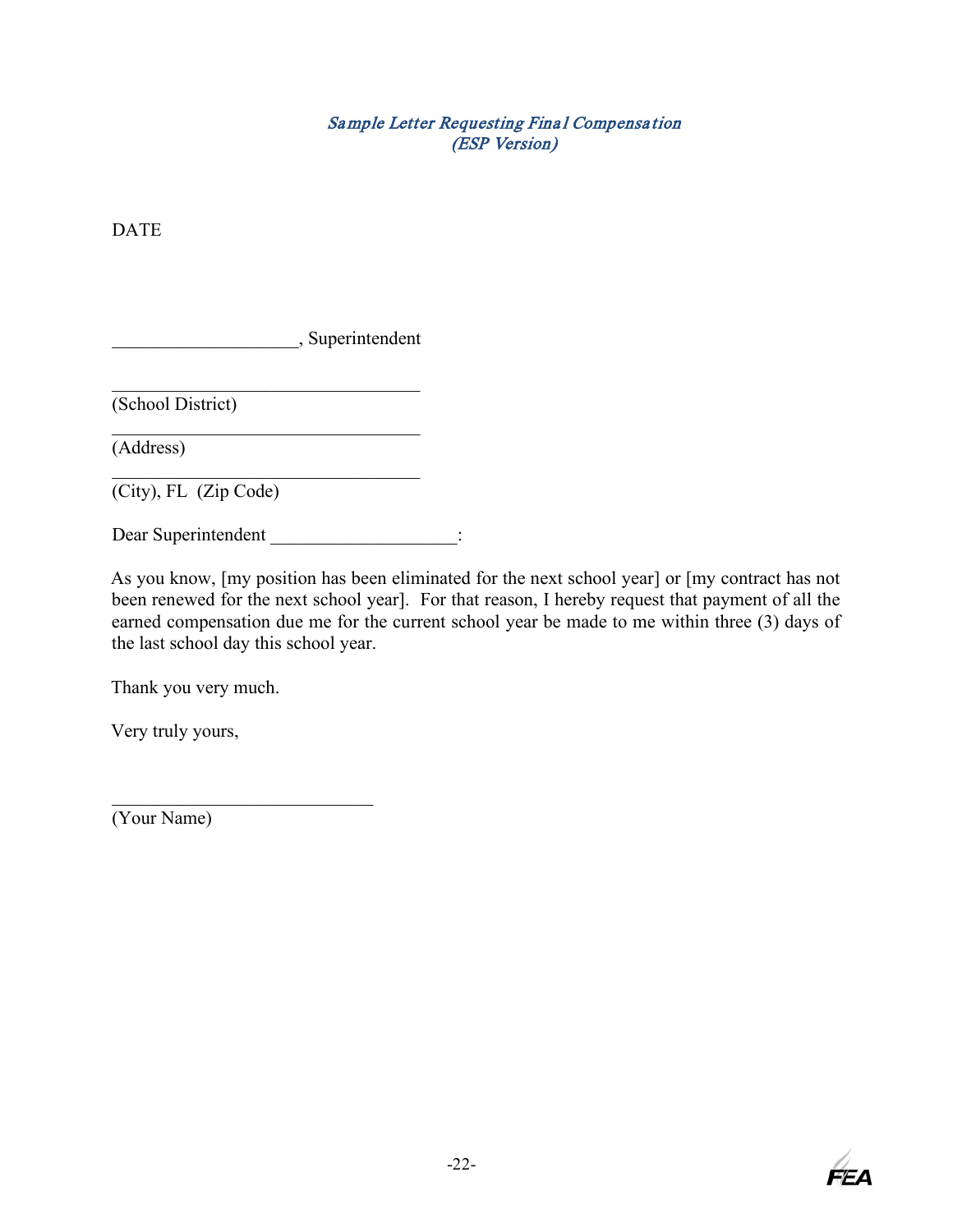## Sa mple Letter Requesting Rehire (Teacher Version)

<span id="page-26-1"></span><span id="page-26-0"></span>DATE

\_\_\_\_\_\_\_\_\_\_\_\_\_\_\_\_\_\_\_\_, Superintendent

(School District)

(Address)

(City), FL (Zip Code)

Dear Superintendent :

 $\mathcal{L}_\mathcal{L}$  , where  $\mathcal{L}_\mathcal{L}$  , we are the set of the set of the set of the set of the set of the set of the set of the set of the set of the set of the set of the set of the set of the set of the set of the set o

I have enjoyed my employment with \_\_\_\_\_\_\_\_\_\_\_\_\_\_ School District for the past \_\_\_\_\_ year(s) and am sorry that [my teaching position has been eliminated for the next school year] or [my contract has not been renewed for the next school year].

Currently, I hold a valid teaching certificate, Type \_\_\_\_\_ and am qualified for the following positions:

> \_\_\_\_\_\_\_\_\_\_\_\_\_\_\_\_ (e.g., third grade)  $(e.g., music)$

Should a position for which I am qualified become available, please let me know at the following address:

| Address: |  |
|----------|--|
| Email:   |  |
| Phone:   |  |

Thank you very much for your assistance. I remain committed to public education and to the students of \_\_\_\_\_\_\_\_\_\_\_\_\_\_\_\_\_\_\_ County.

Very truly yours,

 $\mathcal{L}_\mathcal{L}$  , which is a set of the set of the set of the set of the set of the set of the set of the set of the set of the set of the set of the set of the set of the set of the set of the set of the set of the set of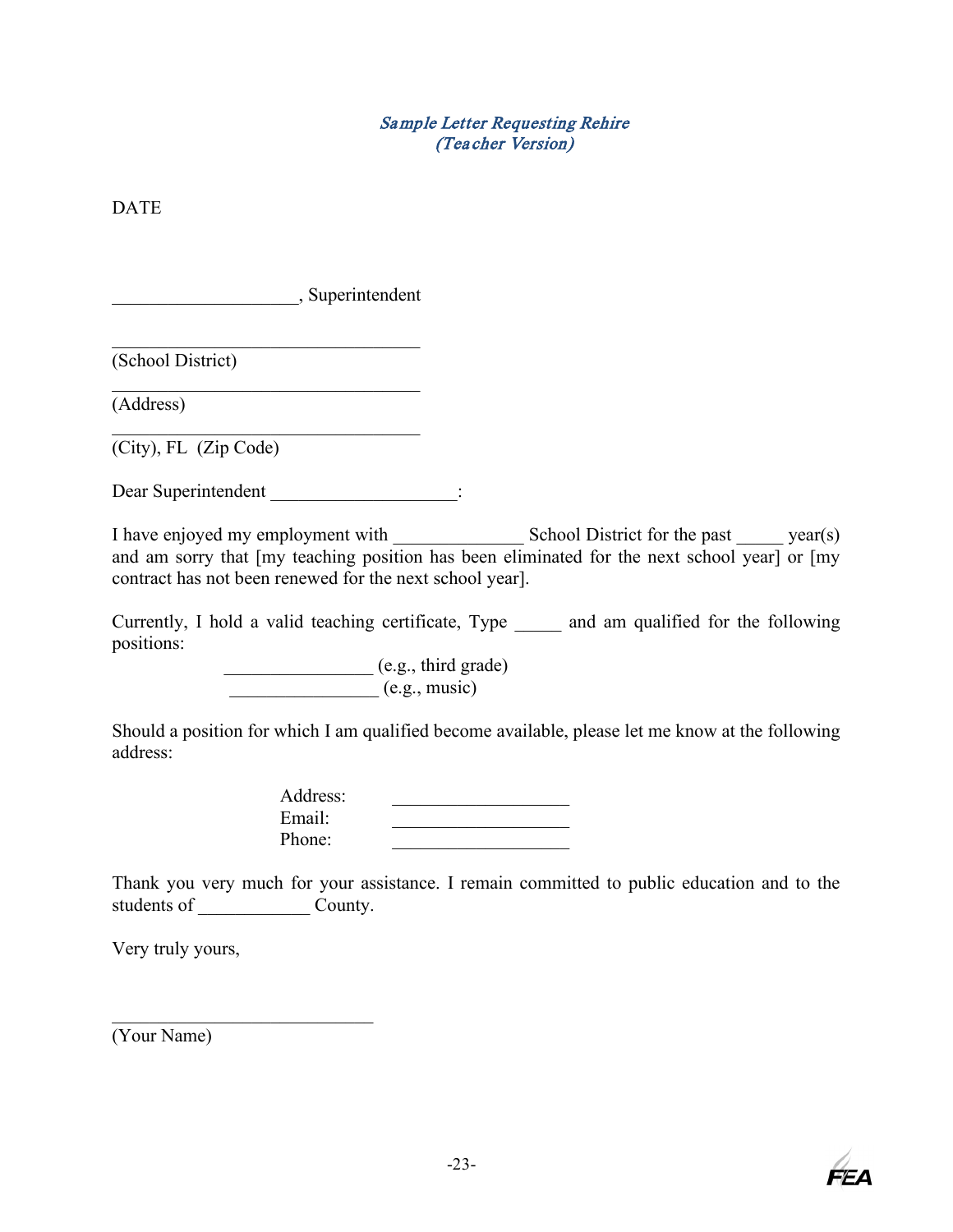## Sa mple Letter Requesting Rehire (ESP Version)

<span id="page-27-1"></span><span id="page-27-0"></span>DATE \_\_\_\_\_\_\_\_\_\_\_\_\_\_\_\_\_\_\_\_, Superintendent  $\mathcal{L}_\mathcal{L}$  , where  $\mathcal{L}_\mathcal{L}$  , we are the set of the set of the set of the set of the set of the set of the set of the set of the set of the set of the set of the set of the set of the set of the set of the set o (School District) (Address) (City), FL (Zip Code) Dear Superintendent  $\qquad$ : I have enjoyed my employment with \_\_\_\_\_\_\_\_\_\_\_\_\_\_\_\_\_\_\_\_\_\_\_\_\_\_\_\_\_\_\_ School District for the past \_\_\_\_\_\_\_\_ year(s), and am sorry that [my position has been eliminated for the next school year] or [my contract has not been renewed for the next school year] Currently, I hold a certificate (license, degree, etc.) and am qualified for the following positions:  $\mathcal{L}_\text{max}$  . The set of the set of the set of the set of the set of the set of the set of the set of the set of the set of the set of the set of the set of the set of the set of the set of the set of the set of the set Should a position for which I am qualified become available, please let me know at the following address: Address: Email: \_\_\_\_\_\_\_\_\_\_\_\_\_\_\_\_\_\_\_ Phone: : Thank you very much for your assistance. I remain committed to public education and to the students of \_\_\_\_\_\_\_\_\_\_\_\_ County. Very truly yours,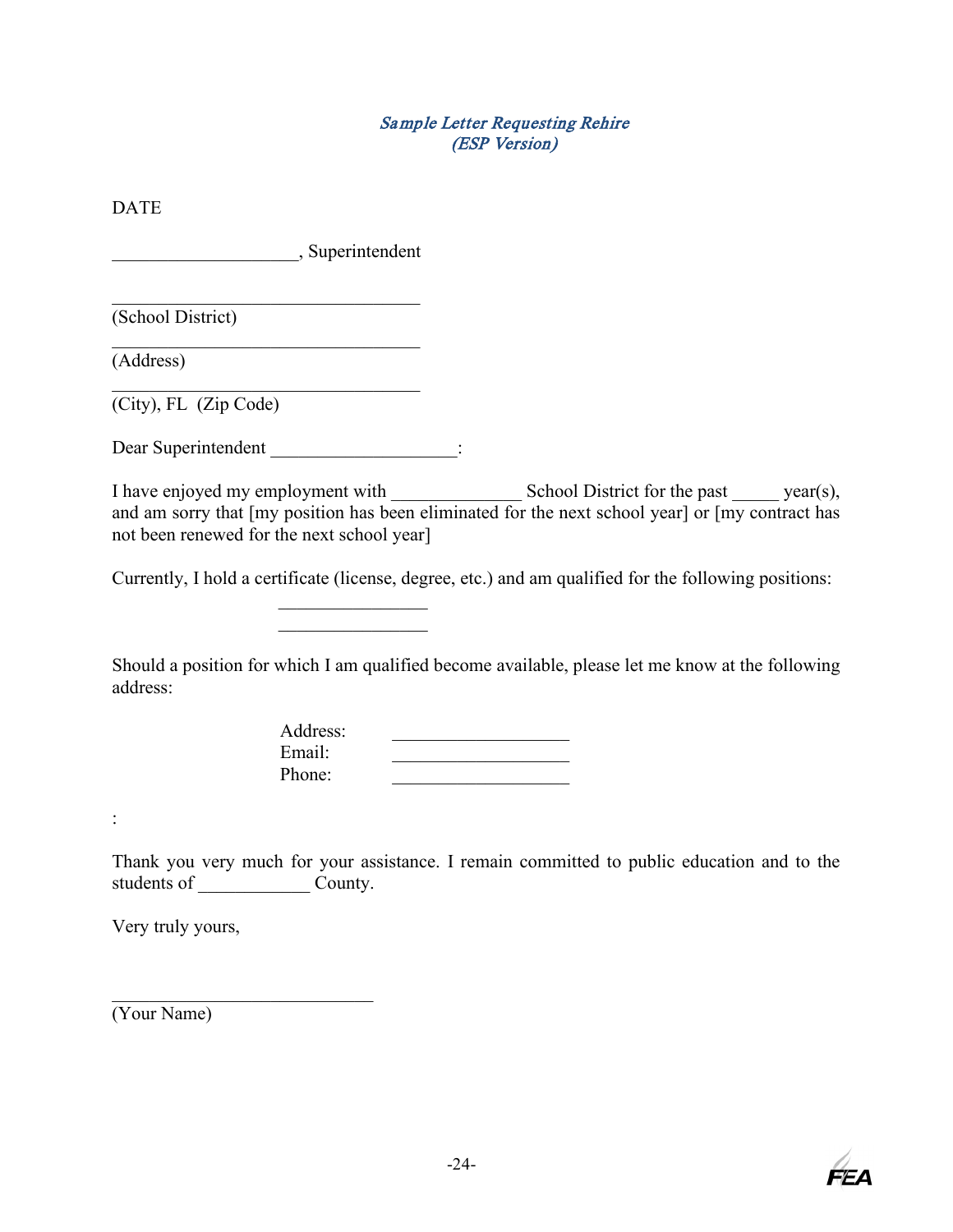## Sa mple Letter Seeking Certifica tion Sta tus

<span id="page-28-0"></span>DATE

\_\_\_\_\_\_\_\_\_\_\_\_\_\_\_\_\_\_\_\_, Superintendent

 $\mathcal{L}_\mathcal{L}$  , where  $\mathcal{L}_\mathcal{L}$  , we are the set of the set of the set of the set of the set of the set of the set of the set of the set of the set of the set of the set of the set of the set of the set of the set o

 $\mathcal{L}_\mathcal{L}$  , where  $\mathcal{L}_\mathcal{L}$  , we are the set of the set of the set of the set of the set of the set of the set of the set of the set of the set of the set of the set of the set of the set of the set of the set o

(School District)

(Address)

(City), FL (Zip Code)

Dear Superintendent  $\qquad$ :

For the past \_\_\_\_\_\_\_ year(s), I have been employed in the \_\_\_\_\_\_\_\_\_\_\_\_\_\_\_\_\_\_ School District as a (position) teacher. The School Board has decided [to reduce the number of teachers it employs] or [not to renew my contract for the next school year], and I have received a notice of honorable dismissal effective at the end of the current school year.

Currently, I hold the following teaching certificates:

 $\overline{\phantom{a}}$  . The set of the set of the set of the set of the set of the set of the set of the set of the set of the set of the set of the set of the set of the set of the set of the set of the set of the set of the set o

Since receipt of the above-listed certificate(s), I have done additional course work and believe I may now be qualified in additional areas. Attached is a transcript of this additional work. Please evaluate it and let me know the additional positions for which I am now eligible.

Please respond to me at the following address:

| Address: |  |
|----------|--|
| Email:   |  |
| Phone:   |  |

Will you also please put my name on the mailing list to receive copies of the Teacher Vacancy List as they become available? Thank you very much for your assistance in these matters.

Very truly yours,

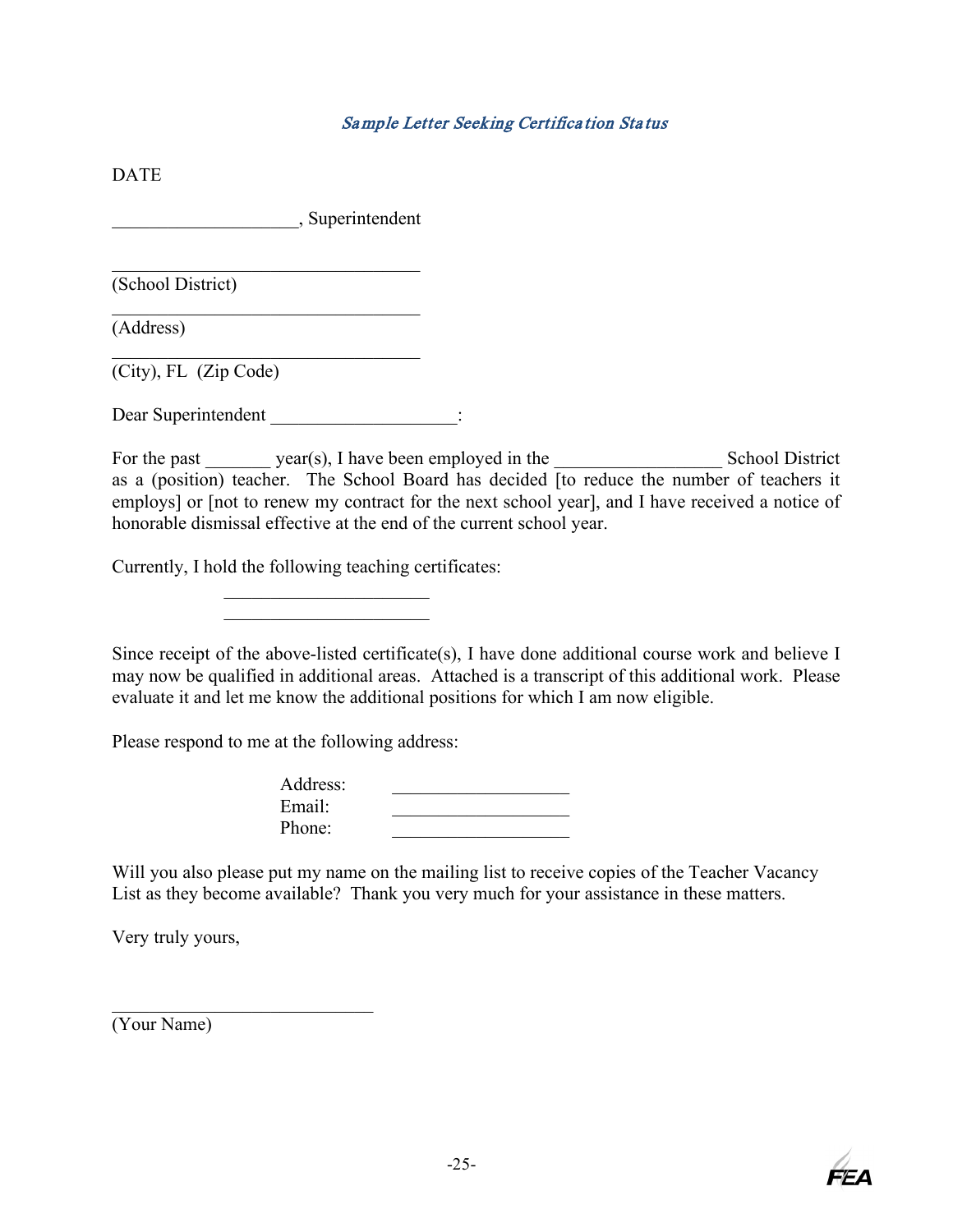## Appendix A

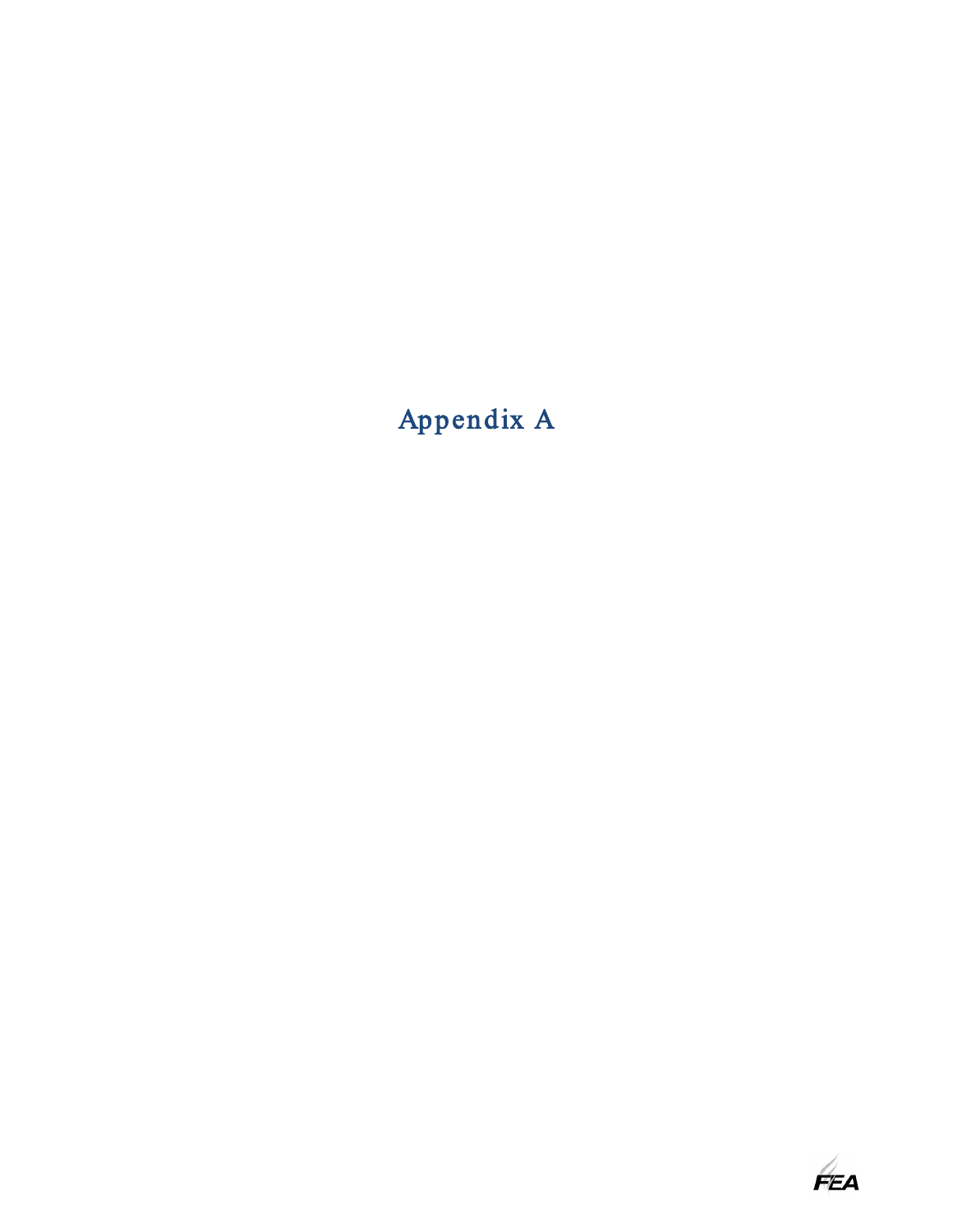## How to Conta ct Educa tor Certifica tion

#### <span id="page-30-0"></span>https:/ / [www.fldoe.org/](https://www.fldoe.org/teaching/certification/staff-contact/) teaching/ certification/ staff-contact/

Office Hours: 8:00 a.m. through 5:00 p.m., Monday through Friday, excluding State of Florida holidays

Certification Questions - Use this email link for general educator certification questions or specific inquiries regarding your certification file:  $https://www.ddoe.org/teaching/certification/stat.$ contact/ [contact-us.stml](https://www.fldoe.org/teaching/certification/staff-contact/contact-us.stml)

Office Mailing Address:

Florida Department of Education Bureau of Educator Certification Suite 201, Turlington Building 325 West Gaines Street Tallahassee, FL 32399-0400

Telephone Service:

U.S. Domestic Toll-Free Number: 800-445-6739 Outside U.S.: 850-245-5049

The Bureau of Educator Certification provides an automated telephone inquiry service for teachers through use of a touch-tone telephone. This automated service is available by telephone anytime except from 1:00 a.m. – 4:00 a.m. each day.

General information available by telephone includes:

- Getting started with teaching and certification in Florida
- Information on Florida's certification examinations.

Further information available by telephone with Applicant ID Number or Florida DOE (License) Number:

- Status of valid application or certificate
- Last 10 documents received into or sent from your file in the last six months
- Live access to a certification specialist during regular Office Hours.

Personal Service:

The Bureau of Educator Certification accepts office visitors by appointment only (Monday – Thursday), excluding holidays. To schedule an appointment, please call 850-245-9796.

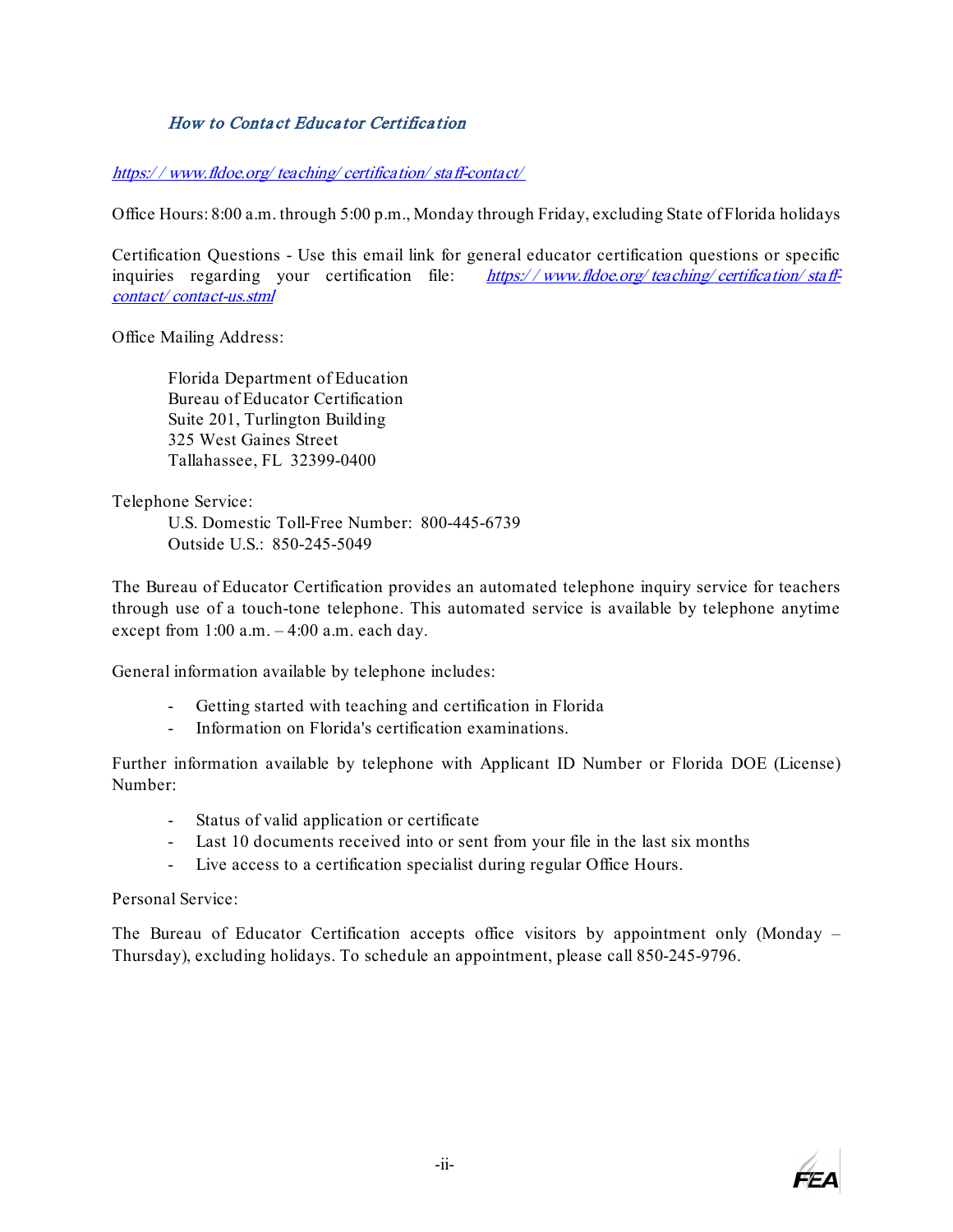## Certifica tion Applica tion Fee Schedule

<span id="page-31-0"></span>The following nonrefundable application fees are authorized by State Board of Education Rule 6A-4.0012.

Initial Florida Certificate

If you are applying for an Initial Florida Certificate (i.e., you have never held a Florida Certificate or your Florida Certificate has been expired for more than one year), the application fee is \$75 per subject.

#### Moving from a Temporary to a Professional Certificate

If you are applying for a Professional Certificate in one or more of the subjects on your Temporary Certificate, and the Temporary Certificate is currently valid or expired within the past year, the application fee is \$75.

#### Addition of a Subject

If you are applying to add a subject (a coverage or endorsement) to a currently valid Temporary or Professional Certificate, the application fee is \$75 per subject.

#### Deletion of a Subject

If you are applying to remove a subject (a coverage or endorsement) from a currently valid Temporary or Professional Certificate, the application fee is \$20 per subject.

#### Renewal of a Valid Professional Certificate

If you are applying to renew a currently valid Professional Certificate, the application fee is \$75.

## Late Renewal of a Professional Certificate

If your Professional Certificate expired within the past year, and you completed all of your renewal credits before the certificate expired, the total application fee is \$105 (\$75 basic renewal fee plus a \$30 late application fee).

## Reinstatement of an Expired Professional Certificate

If you are applying to reinstate an expired Professional Certificate, the application fee is \$75.

#### Athletic Coaching Certificate

If you are applying for an Athletic Coaching Certificate, the application fee is \$75.

## Name Change

If you are applying to change the name on a currently valid certificate, the application fee is \$20.

#### Duplicate Certificate

If you are applying for a duplicate of a currently valid certificate, the application fee is \$20.

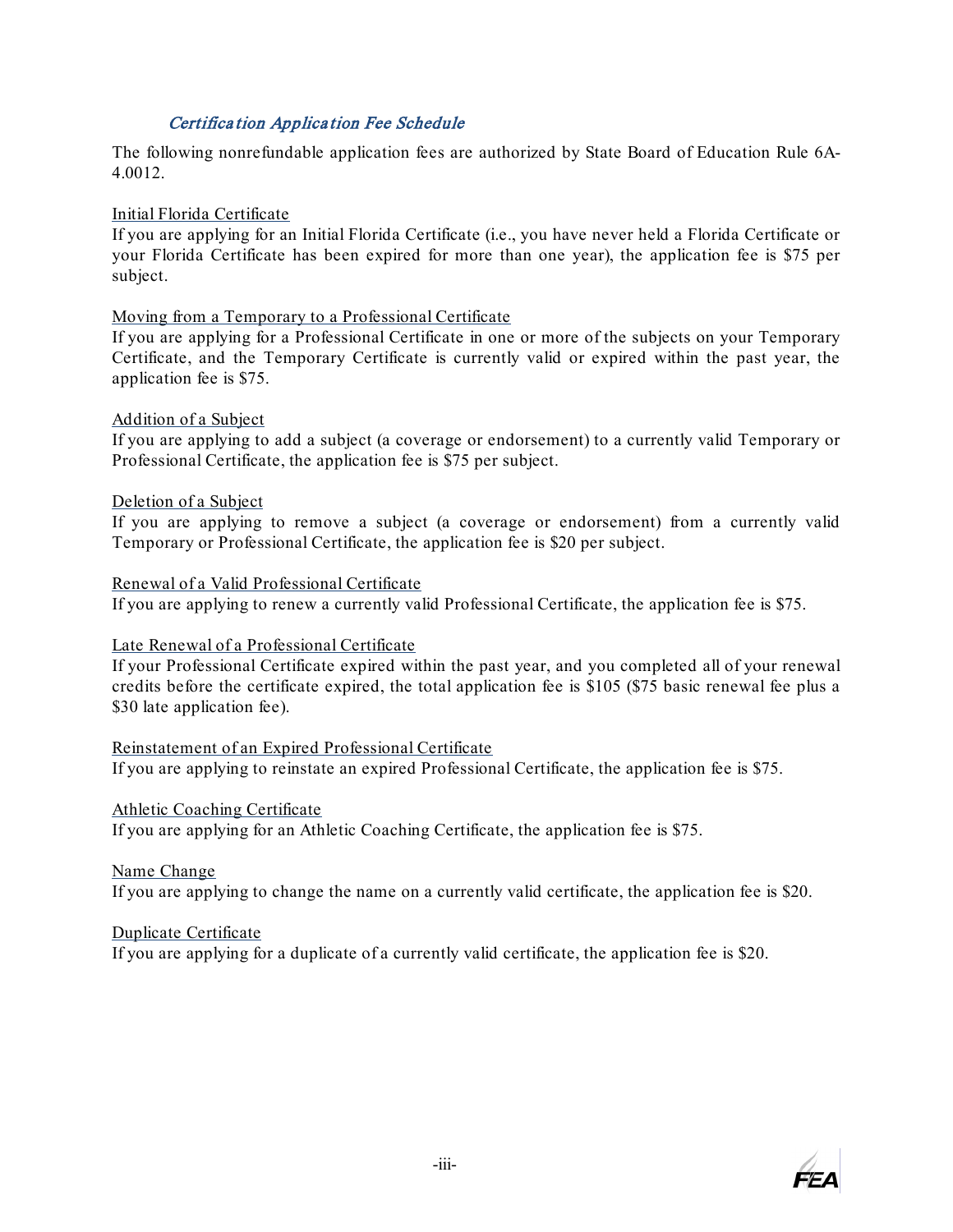## Certification Subject Examinations That May Be Used to Qualify for a Temporary Certifica te or Addition

<span id="page-32-0"></span>(https:/ / www.fldoe.org/ teaching/ certification/ certificate-subjects/ [certification-subject-examinations.stml\)](https://www.fldoe.org/teaching/certification/certificate-subjects/certification-subject-examinations.stml)

NOTE: Only passing exam scores earned no more than ten (10) years prior to the date of application are acceptable.

| Certification Subject Area                      | Florida Subject Area Test that Must Be Passed   |
|-------------------------------------------------|-------------------------------------------------|
| Agriculture (6-12)                              | Agriculture (6-12)                              |
| Art $(K-12)$                                    | Art $(K-12)$                                    |
| Biology $(6-12)$                                | Biology $(6-12)$                                |
| Business Education (6-12)                       | Business Education (6-12)                       |
| Chemistry (6-12)                                | Chemistry (6-12)                                |
| Computer Science (K-12)                         | Computer Science (K-12)                         |
| Drama $(6-12)$                                  | Drama $(6-12)$                                  |
| Earth-Space Science (6-12)                      | Earth-Space Science (6-12)                      |
| Educational Media Specialist (PK-12)            | Educational Media Specialist (PK-12)            |
| Elementary Education (K-6)                      | Elementary Education (K-6)                      |
| English $(5-9)$                                 | Middle Grades English (5-9)                     |
| English $(6-12)$                                | English $(6-12)$                                |
| English to Speakers of Other Languages (K-12)   | English to Speakers of Other Languages (K-12)   |
| Exceptional Student Education (K-12)            | Exceptional Student Education (K-12)            |
| Family and Consumer Science (6-12)              | Family and Consumer Science (6-12)              |
| World Language: French (K-12)                   | French (K-12)                                   |
| World Language: German (K-12)                   | German (K-12)                                   |
| World Language: Latin (K-12)                    | Latin $(K-12)$                                  |
| World Language: Spanish (K-12)                  | Spanish $(K-12)$                                |
| General Science (5-9)                           | Middle Grades General Science (5-9)             |
| Health $(K-12)$                                 | Health $(K-12)$                                 |
| Deaf or Hard of Hearing (K-12)                  | Deaf or Hard of Hearing (K-12)                  |
| Humanities (K-12)                               | Humanities (K-12)                               |
| Engineering and Technology Education (6-12)     | Technology Education (6-12)                     |
| Marketing (6-12)                                | Marketing (6-12)                                |
| Mathematics (5-9)                               | Middle Grades Mathematics (5-9)                 |
| Mathematics (6-12)                              | Mathematics (6-12)                              |
| Music $(K-12)$                                  | Music $(K-12)$                                  |
| Physical Education (K-12)                       | Physical Education (K-12)                       |
| Physics $(6-12)$                                | Physics $(6-12)$                                |
| Prekindergarten/ Primary Education (Age 3-Gr 3) | Prekindergarten/ Primary Education (Age 3-Gr 3) |
| Preschool Education (Birth - Age 4)             | Preschool Education (Birth - Age 4)             |
| Social Science (5-9)                            | Middle Grades Social Science (5-9)              |
| Social Science (6-12)                           | Social Science (6-12)                           |
| Visually Impaired (K-12)                        | Visually Impaired (K-12)                        |

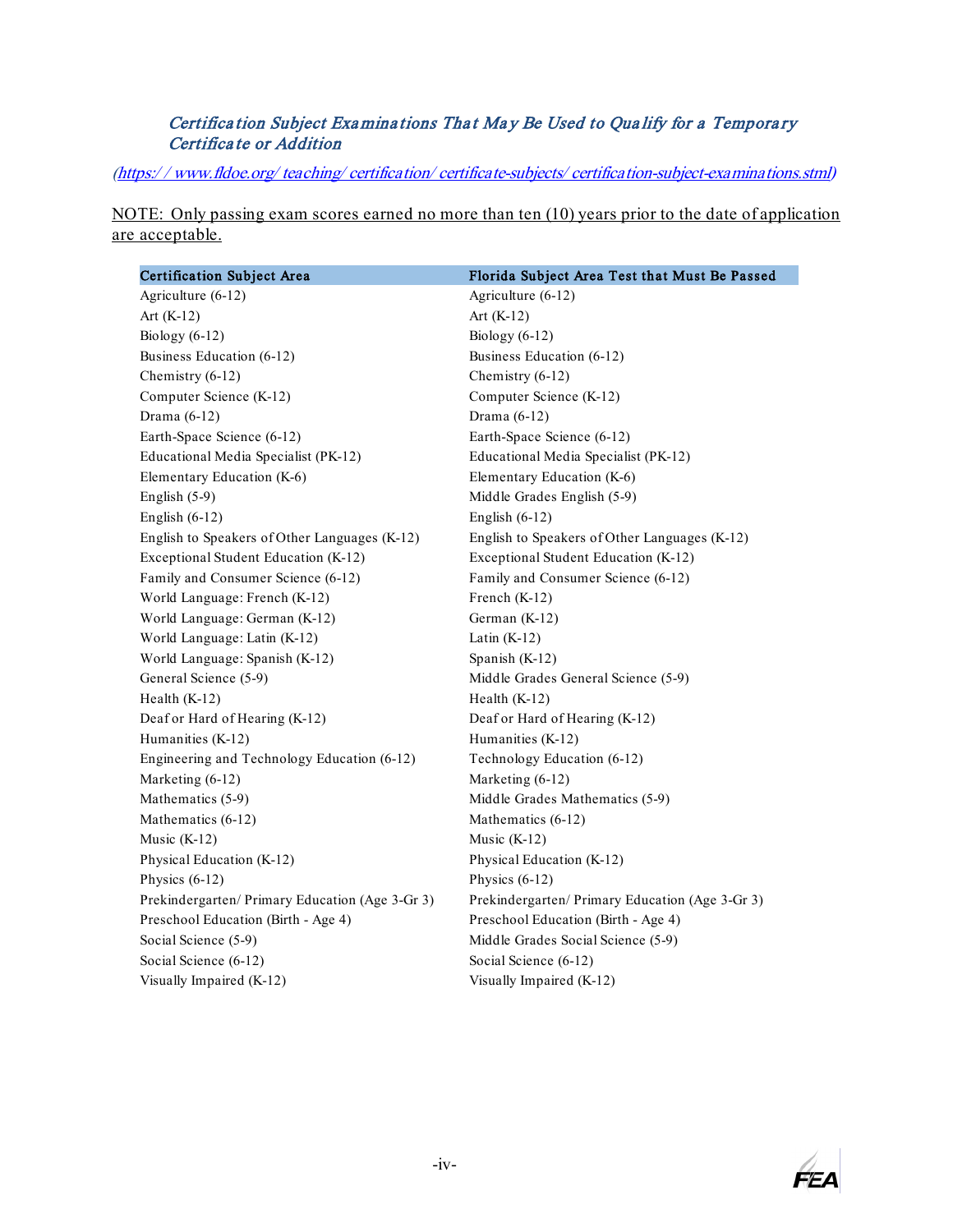## NBPTS Certifica te Subjects a nd Corresponding Subjects in Florida

<span id="page-33-0"></span>https:/ / www.fldoe.org/ teaching/ certification/ pathways-routes/ nbpts-certificate-subjects-correspondi.stml

| <b>NBPTS Certificate Coverage</b>                                                              | Corresponding Florida Certificate Coverage(s) |
|------------------------------------------------------------------------------------------------|-----------------------------------------------|
| Early Childhood Generalist (Ages 3-8)                                                          | Prekindergarten Primary (Age 3 - Grade 3)     |
| Middle Childhood Generalist (Ages 7-12)                                                        | Elementary Education (K-6)                    |
| Early Adolescence English                                                                      | Middle Grades English (5-9)                   |
| Adolescence - Young Adulthood English                                                          | English $(6-12)$                              |
| Early Adolescence Mathematics                                                                  | Middle Grades Mathematics (5-9)               |
| Adolescence - Young Adulthood Mathematics                                                      | Mathematics (6-12)                            |
| Early Adolescence Social Science/ History                                                      | Middle Grades Social Science (5-9)            |
| Adolescence - Young Adulthood Social<br>Science/History                                        | Social Science (6-12)                         |
| Early Adolescence Science                                                                      | Middle Grades General Science (5-9)           |
| Adolescence - Young Adulthood Science                                                          | Middle Grades General Science (5-9)           |
| Early and Middle Childhood OR Early Adolescence -<br>Young Adulthood Art                       | Art $(K-12)$                                  |
| Early and Middle Childhood OR Early<br>Adolescence - Young Adulthood Music                     | Music $(K-12)$                                |
| Early and Middle Childhood Literacy: Reading-<br>Language Arts                                 | Reading Endorsement                           |
| Early and Middle Childhood OR Early Adolescence -<br>Young Adulthood English as a New Language | ESOL (coverage K-12)                          |
| Early and Middle Childhood OR Early Adolescence -<br>Young Adulthood Physical Education        | Physical Education (K-12)                     |
| Early Childhood - Young Adult Library Media                                                    | Educational Media Specialist (PK-12)          |

#### Early Childhood – Young Adulthood Exceptional Needs Specialist

| Mild/ Moderate Disabilities   | Exceptional Student Education (K-12) |
|-------------------------------|--------------------------------------|
| Severe/ Multiple Disabilities | Profound Disabilities Endorsement    |
| Early Childhood               | Pre-K Disabilities endorsement       |
| Deaf/Hard of Hearing          | Hearing Impaired (K-12)              |
| Visual Impairments            | Visually Impaired (K-12)             |
|                               |                                      |

## Early and Middle Childhood OR Early Adolescence – Young Adult World Languages Other Than English

| French   | French $(K-12)$   |  |
|----------|-------------------|--|
| Spanish  | Spanish $(K-12)$  |  |
| German   | German $(K-12)$   |  |
| Japanese | Japanese $(K-12)$ |  |
| Latin    | Latin $(K-12)$    |  |
|          |                   |  |

## Early Adolescence – Young Adult Career and Technical Education

| Agriculture and Environmental Sciences                         | Agriculture $(6-12)$                         |
|----------------------------------------------------------------|----------------------------------------------|
| Business, Marketing, Information Mgmt. and<br>Entrepreneurship | Business $(6-12)$ and/ or Marketing $(6-12)$ |
| Family and Consumer Sciences                                   | Family and Consumer Sciences (6-12)          |
| Manufacturing and Engineering Technology                       | Technology Education (6-12)                  |
| Technology Education                                           | Technology Education (6-12)                  |

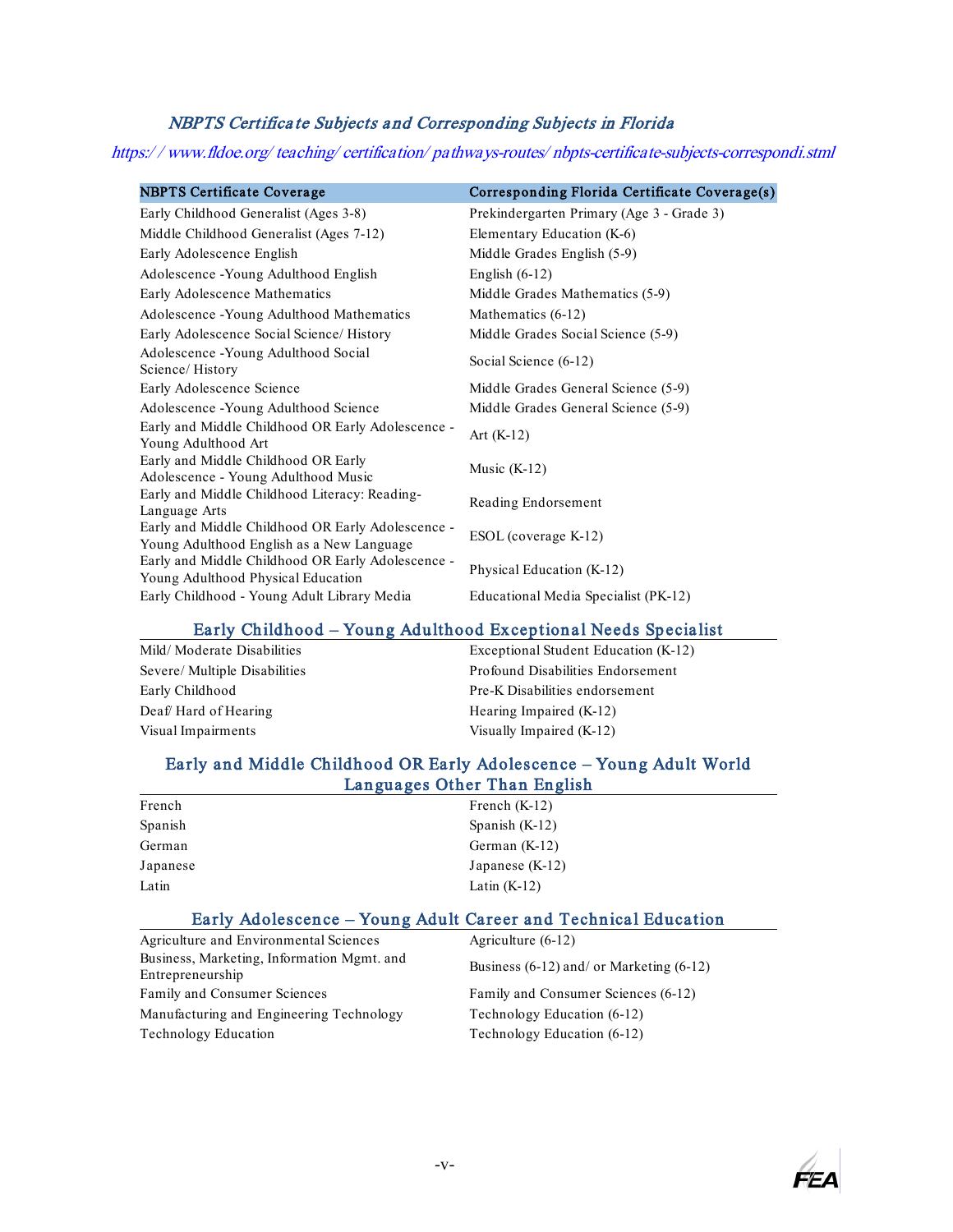#### <span id="page-34-0"></span>Retirement

#### <span id="page-34-1"></span>[Member Services before Retirement](https://www.rol.frs.state.fl.us/login.aspx)

If you are a member of the FRS Pension Plan who has not yet retired, regardless of whether or not you are currently employed by an FRS employer, you can access your personal retirement account information including service history and service credit information, salary data, and beneficiary information. You can calculate benefit estimates based on various scenarios, and view and print your Member Annual Statements (MAS) as they become available. https:/ / www.rol.frs.state.fl.us/ login.aspx

Note: Renewed membership in the FRS is not available for individuals who retire and are initially reemployed on or after July 1, 2010.

#### **Vesting**

<span id="page-34-2"></span>Vesting refers to the amount of time you're required to work for FRS employers before you "own" your benefit. If you're not vested in your plan benefit when you leave FRS employment, you could lose your benefit.

#### FRS Pension Plan

If you enrolled in the FRS prior to July 1, 2011, you need to have 6 years of service with an FRS employer to be vested in your Pension Plan benefit. If you enrolled in the FRS on or after July 1, 2011, you must have 8 years of service to vest. Vesting is based on total service in both the Pension Plan and the Investment Plan. Service is the total of all whole and partial years you worked with an FRS employer in a covered position. It also includes any additional service that you may have purchased. (Some purchased service, such as out-of-state service, does not count toward the number of years you need to be vested.)

Any benefit amount you transfer from the Pension Plan to the Investment Plan will still be subject to the Pension Plan's 6-year or 8year vesting requirement rather than the Investment Plan's 1-year vesting requirement.

If you leave FRS employment before you're vested in your Pension Plan benefit, you won't be entitled to any benefit (except for a refund of employee contributions - see below). If you're rehired by an FRS employer at any time in the future, the service credit you previously earned will be combined with any future service credit and applied toward vesting.

Employee contributions are always 100% vested. This means that if you terminate employment prior to meeting the vesting requirements of the Pension Plan, you will be entitled to a refund of your employee contributions. However, taking such a refund may not be a sound financial decision because, if you return to FRS employment at a later date and wish to restore all service associated with the refund, you will be required to work for 1 year to become eligible to purchase back the refunded service plus interest.

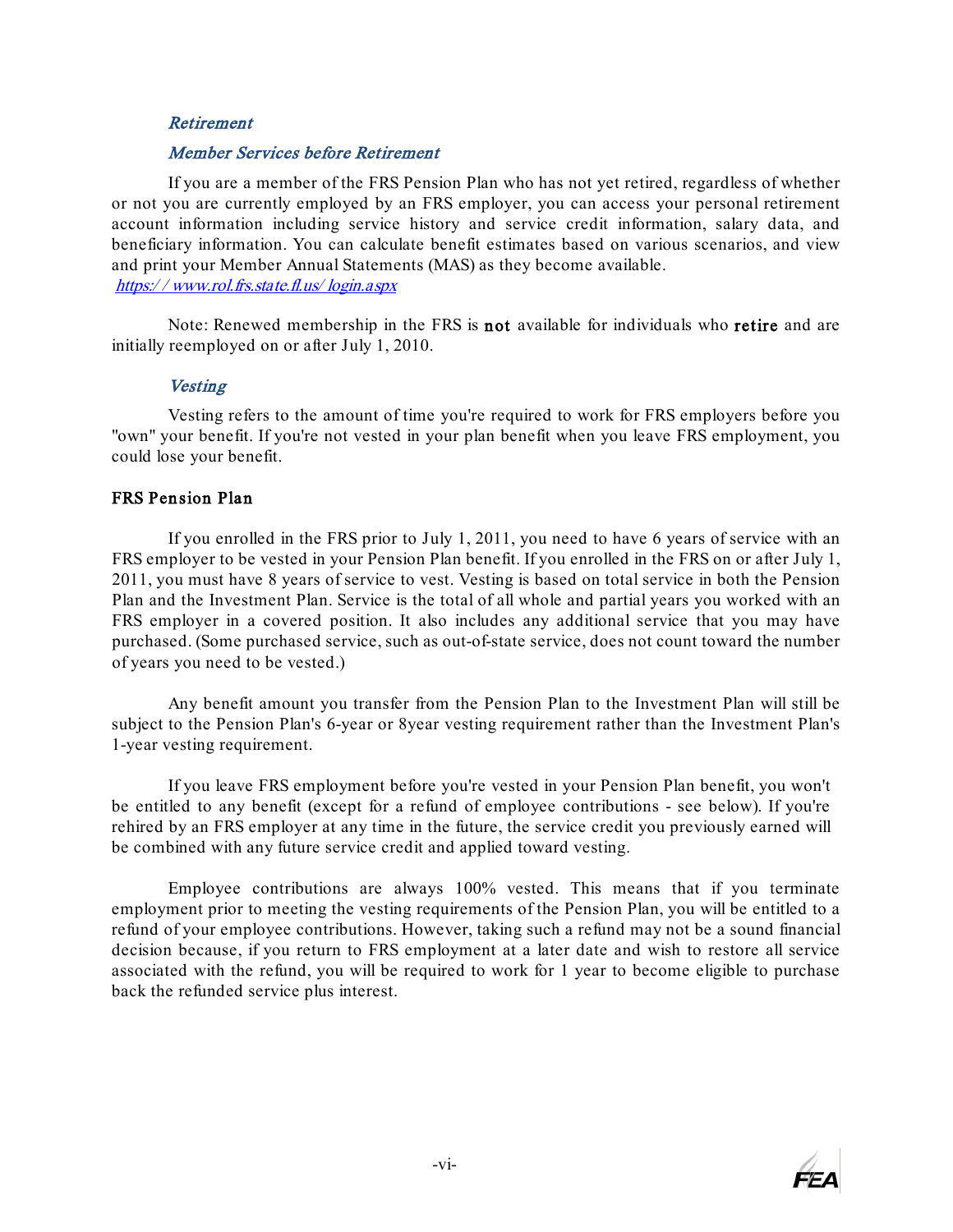#### FRS Investm ent Plan

You need to have 1 year of service with an FRS employer to be vested in your Investment Plan benefit. Vesting is based on total service in both the Pension Plan and the Investment Plan. Service is the total of all whole and partial years you worked with an FRS employer in a covered position.

Any benefit amount you transfer from the Pension Plan to the Investment Plan will still be subject to the Pension Plan's 6-year or 8year vesting requirement rather than the Investment Plan's 1-year vesting requirement.

If you leave FRS employment before you're vested in your Investment Plan benefit, you won't be entitled to any benefit (except for a refund of employee contributions - see below). Your account balance will be placed in a suspense account, where it will accrue actual investment earnings. If you return to work for an FRS employer within 5 years of your termination date, your account balance plus any earnings will be returned to you and combined with any future service credit and applied toward vesting of your account. If you never return to work for an FRS employer or if you return to work for an FRS employer 5 years after your termination date, you will forfeit your unvested account balance.

If you leave FRS employment after vesting in your Investment Plan benefit, but before your transferred Pension Plan benefit has vested, you may only receive your vested Investment Plan benefit. However, if you take any distribution from your Investment Plan benefit, the Pension Plan benefit you transferred into the Investment Plan will be forfeited. If you do not take a distribution of your Investment Plan benefit, the Pension Plan benefit you transferred into the Investment Plan will be placed in a suspense account, where it will accrue actual investment earnings.

If you return to work for an FRS employer within 5 years of your termination date, your prior service will be combined with any future service credit and applied toward vesting of your transferred Pension Plan benefit. If you never return to work for an FRS employer or if you return to work for an FRS employer 5 years after your termination date, you will forfeit your unvested transferred Pension Plan benefit.

Employee contributions are always 100% vested. This means that if you terminate employment prior to meeting the vesting requirements of the Investment Plan, you will be entitled to a refund of your employee contributions. However, taking such a refund may not be a sound financial decision because you will forfeit any unvested employer contributions and service credit associated with the service and be declared a retiree. As a retiree you will not be eligible for future FRS membership if you return to FRScovered employment.

#### Ea rly Retirement

<span id="page-35-0"></span>If you are vested but not yet eligible to retire with full benefits based on your age and/ or length of service, you may be able to elect to retire early and receive a reduced lifetime benefit. The amount of benefit reduction would depend on your age at retirement. Your benefit would be reduced by 5 percent for each year (or 5/ 12 percent for each month) remaining before you would reach your normal retirement. Therefore, if you are age 42, your member benefit would reduce to zero (age 62 - age  $42 = 20$  years x 5 percent = 100 percent reduction).